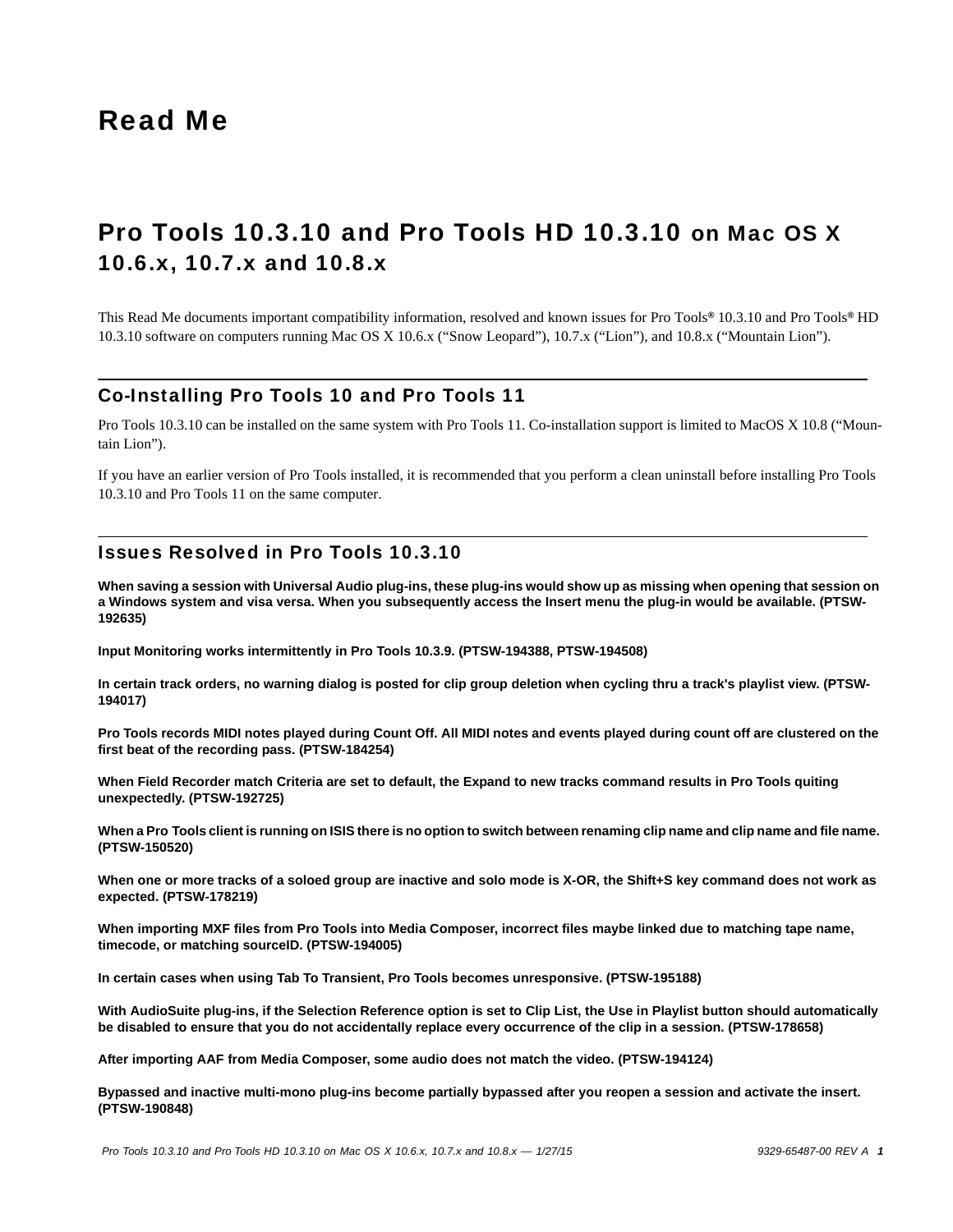**After recording, there is a gap between the end of the file that was just recorded and where the insertion point is located on the timeline. (PTSW-194538)**

**Automation lags when delay is induced by plug-ins further in the signal chain. (PTSW-196906)**

# Issues Resolved in Pro Tools 10.3.9

**OpenSSL updated to 1.0.1g. (SoundCloud and Gobbler integration)**

**C24 HD-specific features are now available when using Pro Tools HD with non-HD hardware, including Aggregate I/O. (PTSW-190882)**

**Fixed an issue that could cause TrackPunch to remove clips from the Timeline. (PTSW-186681)**

**Pro Tools now correctly informs the user when attempting to load plug-ins that are unavailable at the current sample rate. (PTSW-189580)**

**MIDI performances no longer fail to record in cases where the track is armed for record after playback has started. (PTSW-189524)**

**Loop playback with MIDI Merge enabled no longer improperly captures notes that were played prior to pressing record. (PTSW-189139)**

**Preserve Fades when Editing now functions properly when moving clips with crossfades to other tracks. (PTSW-173175)**

**HEAT no longer silences when a native plug-in is instantiated in Insert J. (PTSW-186948)**

**A visual delay no longer occurs when trimming MIDI clips in sessions with large MIDI track counts. (PTSW-190335)**

**Fixed a case where 9-pin input monitoring commands from the Colin Broad PD-1 sent to Pro Tools HDX and HD Native systems took longer to execute in proportion to the number of tracks receiving commands. (PTSW-191859)**

**Fixed a case that would prevent some plug-ins from saving their current state. (PTSW-190722)**

**Automation thinning no longer occurs improperly to breakpoints outside the most recent pass. (PTSW-165583)**

**Groove clipboard now properly propagates to the Event Operations Window. (PTSW-190367)**

**Soundmaster timecode no longer quickly jumps somewhere else before locking to start location. (PTSW-190112)**

**Fixed an issue that would cause Pro Tools to incorrectly display a looping playhead when online in Remote Mode. (PTSW-191125)**

**Fixed a case where Pro Tools would not properly import embedded AAF files that contain media with mixed frame rates. (PTSW-191841)**

**Fixed a case where AAF files imported into Pro Tools would result in gaps of one sample in length inserted between clips. (PTSW-191846)**

**When toggling Playlist view on tracks that contain Clip Groups, Pro Tools now shows a dialog warning the user that the clips cannot be re-grouped with the Undo command. (PTSW-191625)**

**Fixed a case where Clip Groups could be removed from the timeline when using key commands to cycle through the automation playlist view. (PTSW-146101)**

# Issues Resolved in Pro Tools 10.3.8

**When vertically dragging a clip that shares a crossfade with an adjacent clip, the crossfade will now be converted to separate fades that preserve the sound of the original crossfade. (PTSW-173175)**

**Automation now obeys Automation Follows Edit preference when performing a shuffle edit in front of a "Time Locked" clip. (PTSW-187603)**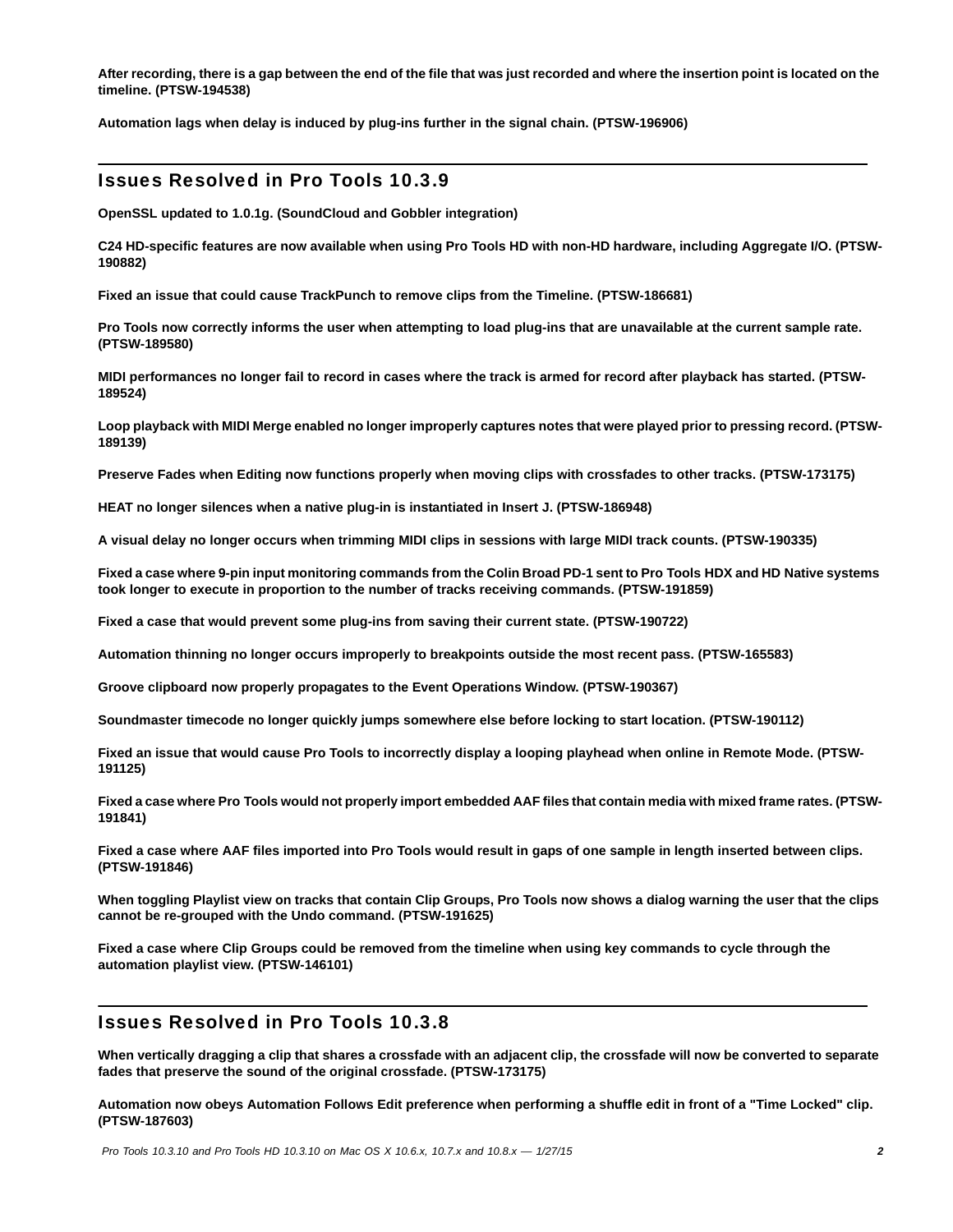**Improvements to MIDI Groove Quantize. (PTSW-184329)**

**Assigning the track selector to "None" in send windows no longer causes Pro Tools to quit unexpectedly. (PTSW-170481)**

**Pan Window Soft Key on Artist Control now functions properly with multichannel tracks. (PTSW-189422)**

**When toggling Pro Tools 11 satellite compatibility to Pro Tools 10 compatibility mode, the satellite name is retained. (PTSW-185781, PTSW-188394)**

**Pro Tools 10.3.8 defaults the Pro Tools satellite compatibility mode to Pro Tools 10 when first installed, when Pro Tools preferences are reset, or when a Satellite Link iLok authorization is not found. (PTSW-189969, PTSW-189972)**

**Quitting Pro Tools 11.0.0 Administrator while a 10.3.8 Satellite is connected no longer causes dialog error. (PTSW-185593)**

**9-pin Locate commands no longer result in an incorrect Locate position, when sent to a Satellite Linked Pro Tools system during playback with Insertion Follows Playback enabled. (PTSW-188075**

**Eucon pan controls no longer disappear from S5 after layout recall. (PTSW-188687)**

**The AUX knob on Eucon control surfaces no longer becomes unresponsive after being pressed. (EUCON-2261)**

**Automation breakpoints on clip boundaries are no longer deleted when dragging clip with Automation Follows Edit enabled. (PTSW-173920)**

**Automation is now written correctly within a selection when there is a large amount of delay compensation. (PTSW-156621)**

**MIDI port naming improved when there are multiple instances of the same plug-in. (PTSW-186138)**

**Installing Pro Tools Instrument Expansion Pack before Pro Tools no longer results in a blank plug-ins list. (PTSW-186733)**

**Exporting a sequence from Pro Tools to Interplay using the "Match Timecode" option no longer results in empty audio tracks. (PTSW-187273)**

**DigiTest now works properly with 3-card HDX systems. (PTSW-178630)**

# Issues Resolved in Pro Tools 10.3.7

**The Pro Tools application icon has been modified to allow easier identification of Pro Tools 10.3.7 in a co-install configuration.**

#### **Pro Tools 10 now has a Satellite protocol option that allows forward compatibility with Pro Tools 11.**

To allow you to connect Pro Tools 10 and Pro Tools 11 systems in a satellite configuration, an option has been added in the Satellite pane of the Peripherals dialog that allows you to select which version of the Satellite protocol you want to use (either Pro Tools 10 or Pro Tools 11). NOTE: All systems in a Satellite configuration must use the same version of the Satellite protocol. The admin system must be a Pro Tools 11 system.

#### **Avid Audio Engine performance has been improved for HDX, HD Native and HD Native Thunderbolt. (Mac OS X 10.8.4 or higher required).**

**Session save times have been improved. (PTSW-185060)**

**Destructive Punch now records properly after recording to the end of file. (PTSW-177550)**

**Crashes associated with the use of RME HDSPe MADI, HDSP PCIe and UAD Apollo interfaces have been resolved. (PTSW-164626, PTSW-182520, PTSW-182588)**

**Scroll wheel functions properly for a variety of numeric entry fields in Pro Tools: Video Offset, Preferences, Click/Countoff Options, Event Operations (PTSW-134626, PTSW-134632, PTSW-134634, PTSW-134636.)**

**In the Bounce dialog, "Enforce Avid Compatibility' has been changed to "Enforce Media Composer Compatibility" to better reflect the intended use of this option. (PTSW-181436)**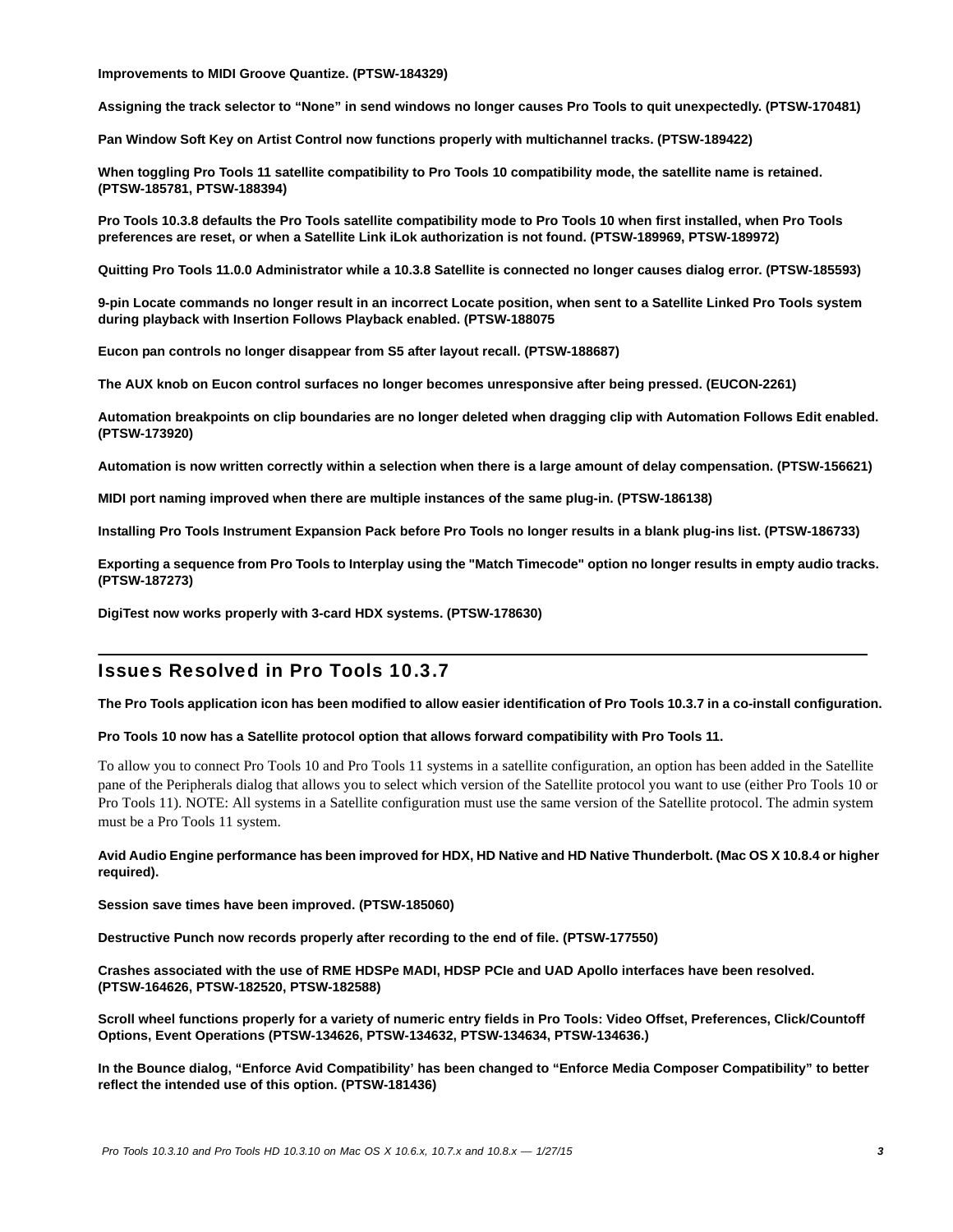# Issues Resolved in Pro Tools 10.3.6

**In sessions at high sample rates on HDX systems, automation ramps now track accurately. (PTSW-170306, PTSW-181981)**

**When importing audio into a session by drag and drop, if two files have different names and the same unique ID, a "Stamp New Unique ID" message appears only if the modification dates of the two files are different. (PTSW-179183)**

**Certain non-Avid AAX DSP plug-ins could cause Pro Tools to quit unexpectedly with previous versions of Pro Tools 10.3. This has been resolved in Pro Tools. (PTSW-182881, PTSW-182883)**

**If, on first launch, Pro Tools detects that it is close to running out of memory due to a very large number of installed plug-ins (AAX/TDM/RTAS), it saves the current plug-in cache and then requires you to quit and relaunch Pro Tools. This is a workaround for temporary memory limits that exist only after a fresh Pro Tools install. (PTSW-180029)**

**AudioSuite processing from the Clip List using Overwrite Files mode no longer incorrectly adds AudioSuite handles. (PTSW-178956)**

**You can now adjust pop-up volume and pan sliders in the Edit Window with fine resolution (using standard Pro Tools key commands) in the same way as in the Mix Window. (PTSW-176942)**

**The Default button in the Input tab of I/O Setups no longer disables the "Compensate for Input Delays after Record Pass" option. (PTSW-172852)**

**With Pro Tools 10.3.6 and higher, Sound Designer II (.SD2) files are no longer supported. If you open a session containing SD2 files, they are converted to the session audio file format.**

## Plug-Ins

**Avid AAX plug-ins no longer cause Pro Tools to quit unexpectedly when switching channel views of a multi-mono plug-in. This problem only occurred on MacOS X 10.8. (PTSW-180912)**

**Channel Strip (Native) uses much less CPU capacity for shelving filters. (PTSW-170126)**

**Channel Strip, Pro Compressor, Pro Expander gain reduction now works correctly in Internal-All and Front/Rear channel linking modes. (PTSW-178201)**

**ReVibe II now supports saving of the collapsed tab state. (PTSW-174598)**

# Issues Resolved in Pro Tools 10.3.5

**Punch recording modes now work at all timeline locations. (PTSW-172752, PTSW-176726)**

**Certain types of plug-ins now properly receive keystrokes when focused without causing unwanted behavior in Pro Tools (such as Spacebar controlling the Transport). Note that some plug-ins do not accept certain keystrokes and those keystrokes will control Pro Tools. (PTSW-165586, PTSW-172156, PTSW-172540)**

**Multiple automation breakpoints in the same location are now cleaned up when using the Import Session Data command. (PTSW-179121)**

**When there is no other automation on a track except for an initial breakpoint, extra breakpoints are no longer created when trimming or nudging a clip from the beginning of a session. (PTSW-179170)**

**Unwanted automation ramps are no longer created after trimming a clip in Shuffle mode. (PTSW-178118)**

**Clips are no longer missing from the timeline after AAF import of a mixed frame rate sequence. (PTSW-167656)**

**During import, if a file's Unique Identifier (UID) is identical to one already in the session, and the Name and Mod Date of the files are also identical, the existing file in the session is automatically used. However, if two files have the same UID but different Mod Dates, Pro Tools lets you choose between using the existing file or stamping a new UID into the file being imported. This resolves potential problems when audio files are processed outside of Pro Tools and re-imported. (PTSW-179183)**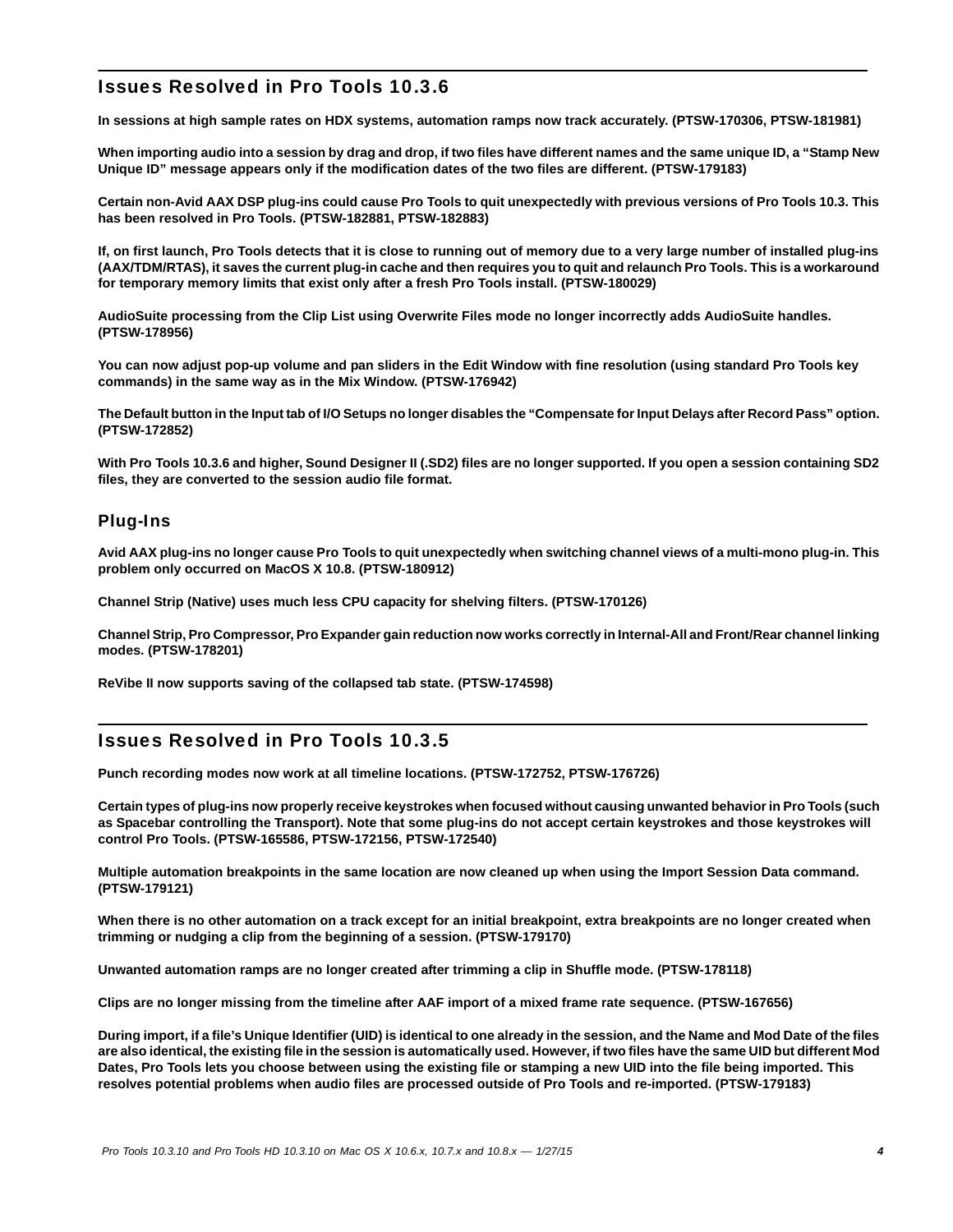#### **The calculation of waveform overviews has been optimized.**

See <http://avid.force.com/pkb/articles/troubleshooting/Pro-Tools-waveform-overview-calculation>for more information.

### Issues Resolved in Pro Tools 10.3.4

**On Mac OS X 10.8.x (Mountain Lion), when editing automation, clip gain, or non-note MIDI data, the current value is displayed in a small box immediately upon first mouse click. (PTSW-170014)** 

**The Start Time field in the Edit and Transport windows now correctly accepts direct numerical entry. (PTSW-170975)**

**Audio files can be now be exported as MXF. (PTSW-176177)**

**Pro Tools now stops playback of an Edit window selection on the exact last sample of a selection. (PTSW-168043)**

**Automation breakpoints selected in the Edit window can be nudged using key commands. (PTSW-174358)**

**Automation editing improvements when trimming regions over each other. (PTSW-177435)**

**Glide commands now work as described in the Pro Tools Reference Guide. (PTSW-174715, PTSW-177859)**

**Automation breakpoints are no longer incorrectly deleted during sample rate conversion. (PTSW-174707)**

**MIDI Time Code (MTC) is now correctly received by Pro Tools. (PTSW-174898)**

**With Pro Tools HDX, mute states work as expected after scrubbing. (PTSW-172240)**

**On HDX systems with 3 HDX cards, system delays are properly updated after a sample rate change. (PTSW-169477)**

**With the AudioSuite version of the Fairchild 670 plug-in, when previewing in mono mode, the right channel now plays audio. (PTSW-173018)**

**An error resulting in an "FF\_PacketStream" dialog when doing a time base conversion (ticks to/from samples) of an Elastic Audio track is fixed. (PTSW-173167)**

**Rhythmic algorithm accuracy improved when extreme compression/expansion settings exist on an Elastic Audio track. (PTSW-177009)**

**When using drag and drop to import audio, if a cloned audio file (one duplicated outside of Pro Tools) is imported, an alert is posted which gives a choice between restamping a Unique ID to the clone, or redirecting to the original file. (PTSW-163654)**

**Removed an unnecessary Unique ID stamping dialog when making a copy of a file using the Import Audio command. (PTSW-176931)**

**Timeline disk caching trigger is improved. (PTSW-176778)**

### Issues Resolved in Pro Tools 10.3.3

**Improvements have been made to reduce the occurrence of -9171 and -9129 errors on HDX, HD Native and HD Native Thunderbolt systems (PTSW-170587)**

**When importing QuickTime files, associated audio now correctly follows interleaved format preference. (PTSW-169486, PTSW-167356)**

**When relinking interleaved multichannel files (LCR, Quad, 5.0, 5.1, 6.0, 6.1, 7.0 or 7.1), Center and Right channels are no longer inadvertently swapped. (PTSW-175285)**

**Relinking more than a few hundred MXF files no longer causes Pro Tools to quit unexpectedly. (PTSW-175347)**

**When using EUCON control surfaces, Pro Tools no longer quits unexpectedly after performing certain operations (PTSW-173919)**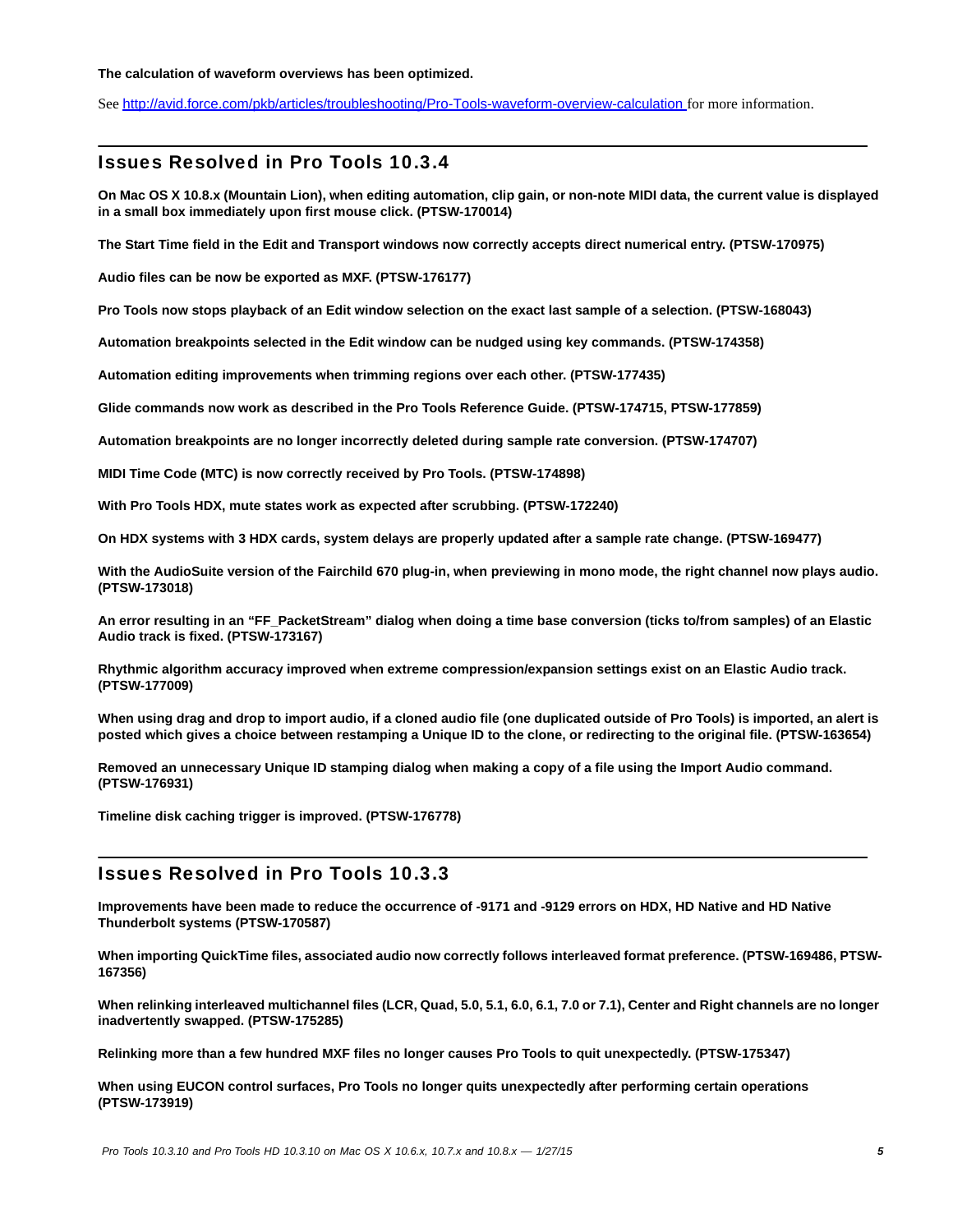**Selecting the Pan window on MC Control using the Attention/Selected track no longer causes Pro Tools to quit unexpectedly (PTSW-174525)**

**X-axis panning of certain plug-in surround channels from a D-Control is no longer inverted (PTSW-173286, PTSW-172836, PTSW-173938)**

This issue affected Maggot Spanner, Dolby ATMOS, and New Audio Technology Spatial Audio Designer. Plug-Ins may require an update to take advantage of this fix.

**D-Control Custom Fader plug-in maps no longer need to be recalled after every Channel Select operation. (PTSW-158750)**

**The "Import as Offline Satellite Media" option is now available in Pro Tools HD when running on systems without HD hardware. (PTSW-171738, PTSW-173186)**

**Plug-Ins with 4096 or more samples of latency now preview correctly in AudioSuite. Previously, errors -7104 or -7450 would occur. (PTSW-173329)**

**Auditioning custom crossfade shapes in the Fade dialog now produces correct audio. (PTSW-173669)**

**When using VenueLink with Pro Tools, snapshot recall is now instantaneous. (PTSW-167189)**

**To improve performance, the Disk Cache function now caches only the audio files that will be heard during playback. Audio that is muted or that is not on an active playlist will not be cached.**

### Issues Resolved in Pro Tools 10.3.2

**HD Native Thunderbolt now works correctly with Core Audio. (PTSW-172845)**

**Automation breakpoints are no longer added unnecessarily when editing clips with Automation Follows Edit turned on. (PTSW-173028)**

**Automation overlaying audio that is then processed using the Strip Silence command is kept intact. (PTSW-170804)**

**Very large files exported to Interplay will not be quarantined. (PTSW-154522)**

**Web Services hostname / IP address is now remembered between Send to Playback exports. (PTSW-172334)**

**The "Capture Selection" function in Beat Detective now captures the correct end time based on the selected note resolution instead of actual transient location. (PTSW-172978)**

### Issues Resolved in Pro Tools 10.3.1

**Unwanted data is no longer appended to the end of record passes under certain conditions. (PTSW-170032)**

**On Pro Tools HDX systems, 176.4/192kHz sessions are now free of unwanted noise in some specific mixer configurations. (PTSW-166529)**

**When zoomed into the sample level, waveforms whose clip start is off-screen now draw accurately (instead of one sample late). (PTSW-162497)**

**Clicking the Automation Follows Edit button now correctly causes the current selection to update to reflect the new state of the button. (PTSW-170044)**

**Automation breakpoints outside of a pasted selection area that match the edge values of the pasted automation (redundant breakpoints) are no longer modified when pasting. (PTSW-171725)**

**AudioSuite operations using the "Whole File" parameter no longer result in unwanted changes to audio data or cause Pro Tools to quit unexpectedly. (PTSW-170456, PTSW-170920)**

**In Dynamic Transport mode with Link Timeline and Edit Selection enabled, the playhead no longer moves to beginning of the selection. (PTSW-172367)**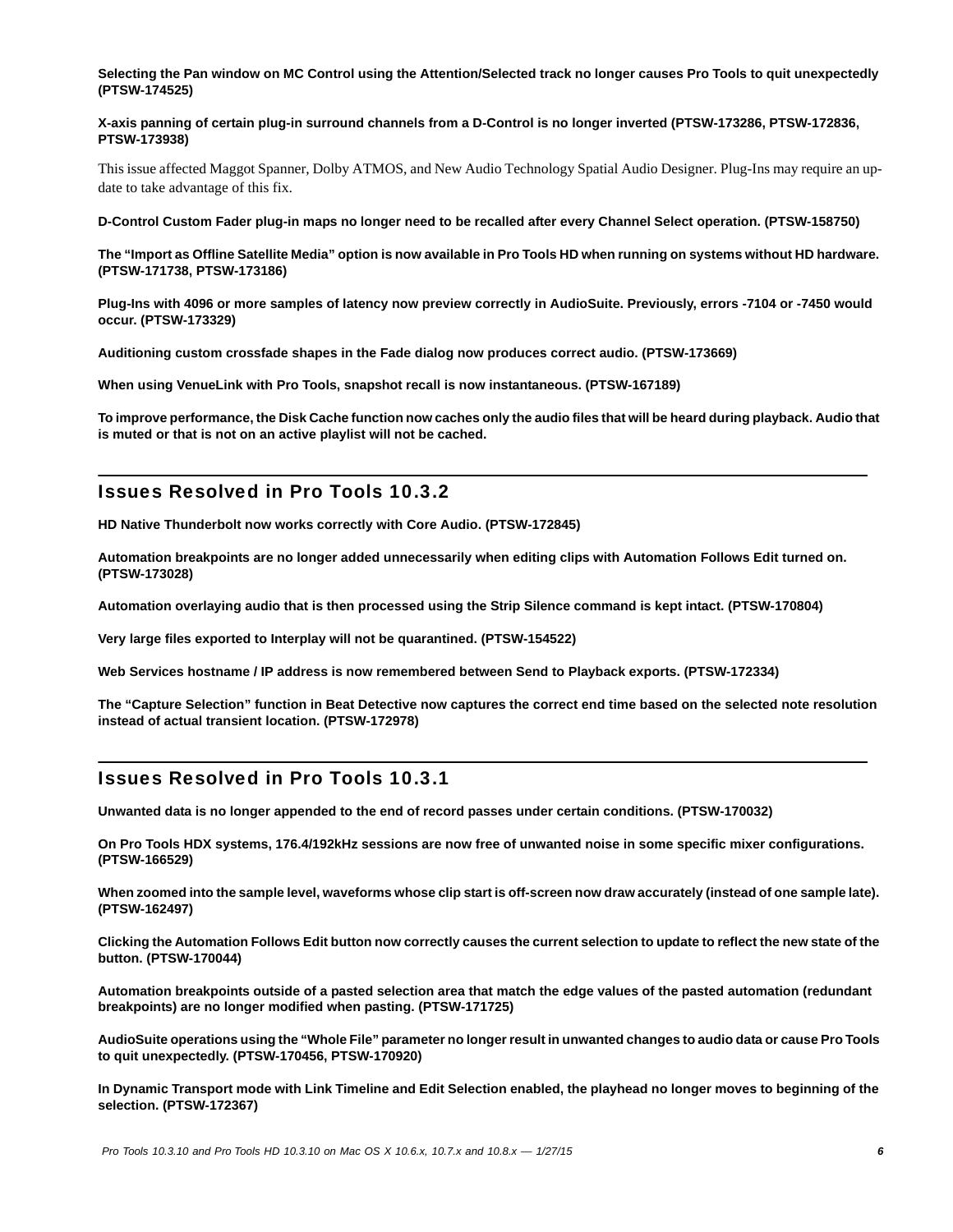# Issues Resolved in Pro Tools 10.3

# **Display**

**Waveforms are now drawn correctly in the Fades dialog when the start or end points are moved in from the edges. (PTSW-157852)**

# Playback and Recording

**A class of unexpected 9092, 9093, 9128, or 9129 errors no longer occurs. An error that caused the counters to incorrectly indicate a very high speed of playback or record no longer occurs. (PTSW-163794)**

**Input meters on HDX systems now properly indicate clipping. (PTSW-165661)**

**Scrubbing on tracks above 192 voices on HD Native no longer causes Pro Tools to quit unexpectedly. (PTSW-171347)**

### Destructive Punch

**Magic ID error is no longer encountered when using Destructive Punch in certain situations. (PTSW-156797)**

**Destructive Punch now works properly with interleaved audio files. (PTSW-163841)**

## Automatic Delay Compensation

**Delay Compensation may now be enabled for plug-in sidechains in the Operation preferences. (HDX hardware-accelerated systems only).**

### Automation

**Nudging automation selections now maintains automation shapes inside and outside the selection by inserting anchor breakpoints at the selection edges. (PTSW-170098, PTSW-170102)**

**Glide automation correctly glides between values in a selection. (PTSW-166746)**

**Automation data can be pasted correctly when Automation Follows Edit is disabled. (PTSW-164539)**

**Pasting automation selections no longer creates unexpected ramps. (PTSW-158837)**

**Trimming clips with automation no longer creates unexpected ramps. (PTSW-168444)**

**Automation trimming is now limited such that the lowest value can be trimmed up only to the maximum possible value, and the highest value can be trimmed down only to the minimum possible value. (PTSW-167044)**

**Spurious -9155 (automation too dense) errors have been resolved. (PTSW-158618)**

**Performance has been improved in Continuous Scroll mode when using the "All tracks in Volume view" key command Option + "-" (minus) (PTSW-163652)**

**Pro Tools no longer quits unexpectedly when coalescing volume automation to clip gain. (PTSW-164914)**

**Clip gain positions are no longer affected by the padding amount in Compact Audio dialog. (PTSW-163745)**

## Editing

**Nudging audio within a region no longer affects audio on undisplayed alternate playlists. (PTSW-138403)**

**Using the Object Grabber to duplicate one or more clips to a different location on the same track(s), either to the insertion point or by dragging, now correctly results in only the copied clips being object-selected, and not the originals. (PTSW-167253)**

**Elastic Audio Commit works correctly when there are tempo changes in the session. (PTSW-165797)**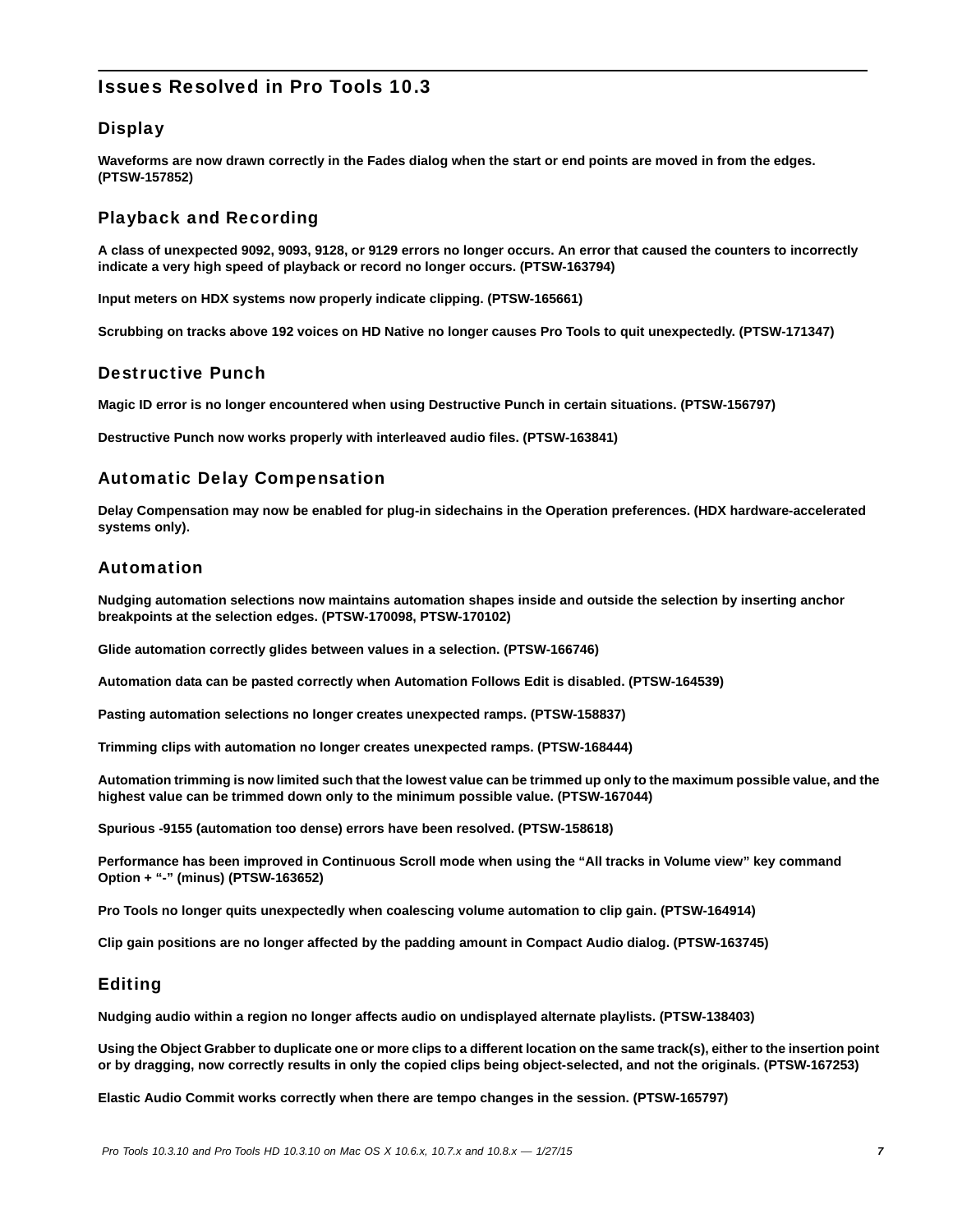# Plug-Ins and Processing

**Audio sync issues when rendering clip gain on clips with crossfades have been resolved. (PTSW-170425)**

**The Right-Click menu is now available for making the input (sidechain) active or inactive. (PTSW-166221)**

**Key input (sidechain) menu text is now italicized when made inactive with the Control-Command key command. (PTSW-166219)**

**Do To All and Do To Selected are now available for Key input menu active / inactive state.**

**Mod Delay III correctly recalls tempo sync settings on session open. (PTSW-165514)**

**Mod Delay III follows tempo changes correctly in Sync mode. (PTSW-165607)**

**Mod Delay III note value buttons work correctly in stereo link mode. (PTSW-166842)**

**Native Instruments Kontakt no longer causes Pro Tools menus to become grayed out. (PTSW-166474)**

**An error in "ViewsUOSWindow.MacCarbon.cpp Line 1817" no longer occurs with several third party plug-ins. (PTSW-168032)**

### System Usage Window

**The CPU Usage meter now displays CPU cycles required for communication with the HD Native and HDX PCIe cards. The meter is more accurate than before with these systems.** 

#### MIDI

**MIDI data selection is now correctly based on the displayed location of the data, which is dependent on the "Display Events as Modified by Real-Time Properties" preference. (PTSW-161895)**

**MIDI CC data now displays correctly when the "Display Events as Modified by Real-Time Properties" preference is changed. (PTSW-142253)**

**Selecting notes with the marquee in Notes or Velocity view, after having done so in a previously opened session, will no longer cause crashes. (PTSW-164990)**

**A new preference has been added on the MIDI pane under Delay for External Devices: Notes and Controllers. When enabled, Pro Tools applies Delay Compensation to MIDI notes and MIDI controller data. This is helpful when monitoring external MIDI devices outside of Pro Tools.**

## Control Surfaces

**The handling of ICON-specific session data has been optimized to improve performance of the Save Session command. (PTSW-164767)**

**On ICON worksurfaces, the LFE channel is available in 5.1 mode on the touchscreen surround panner. (PTSW-136779)**

**On ICON worksurfaces, when using the EQ III AAX plug-in, the "Q" knob for LF and HF bands in the EQ section now adjusts Q in bell mode correctly. (PTSW-165549)**

## Video and Synchronization

**All Satellite Link and Video Satellite systems now stop on the same location when rewound to the beginning of the session. (PTSW-161241)**

**Media Composer now stops in sync when Pro Tools is recording. (PTSW-161353)**

**Pro Tools stops sending timecode when a played selection ends. Devices receiving timecode stop correctly when Pro Tools stops. (PTSW-151199)**

**Locating from a 9-pin controller now reliably updates Pro Tools location. (PTSW-163261)**

**Spurious timecode values are not sent during certain transport command sequences. (PTSW-167405)**

**When using BlackMagic video output, 1080p24 and 720p59 formats are now properly set. (PTSW-3099)**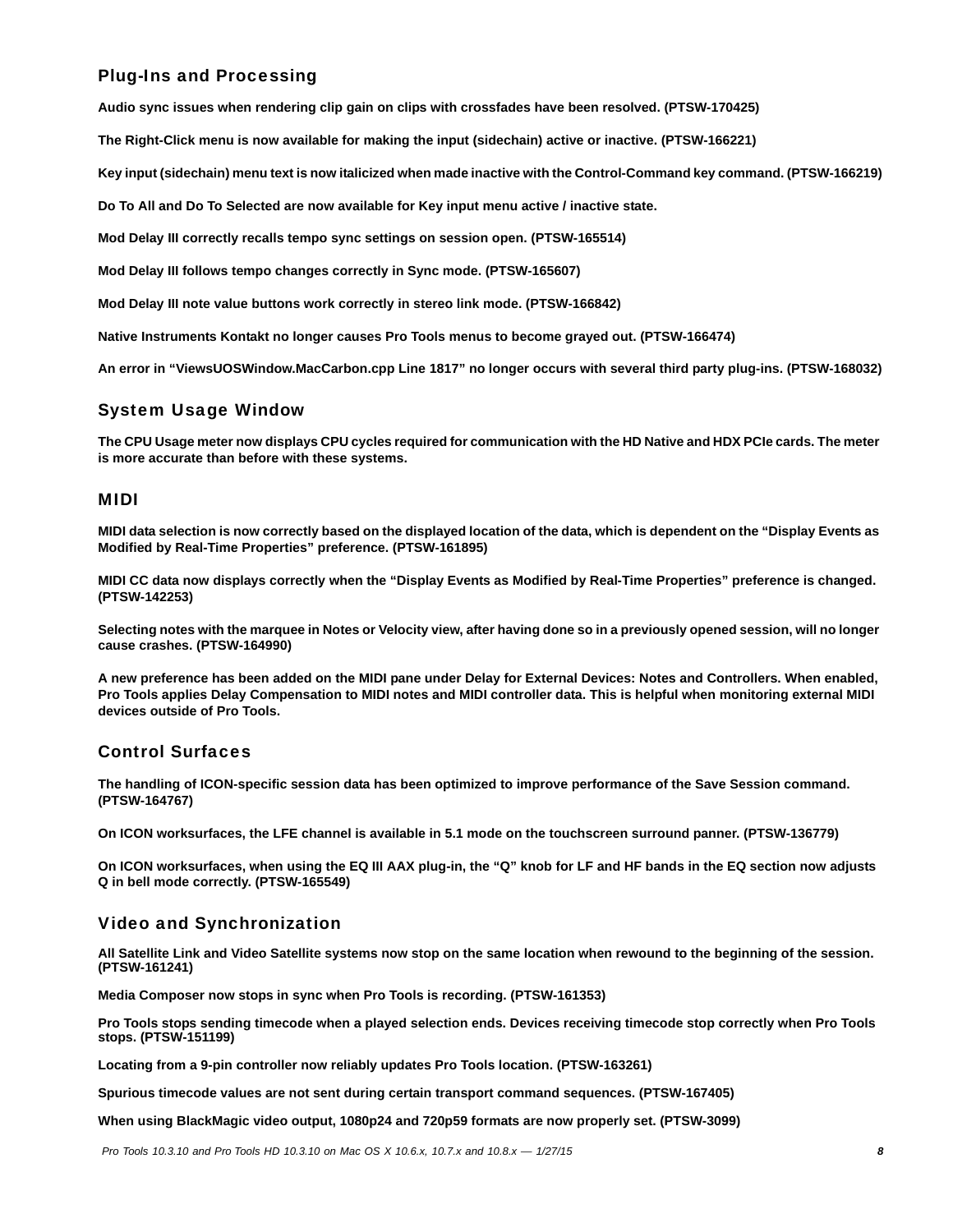# **Compatibility**

Avid can only assure compatibility and provide support for qualified hardware and software configurations.

*For the latest compatibility information—including qualified computers, operating systems, and third-party products—visit the Avid website (www.avid.com/compatibility).*

### iLok USB Smart Key and Pro Tools Authorization

#### **An iLok must be connected at all times while running Pro Tools**

Pro Tools requires that an iLok with the appropriate authorizations be connected to the computer at all times. Do not remove the iLok while running Pro Tools. If the iLok is removed while Pro Tools is running, one of the following will occur:

Pro Tools displays a dialog giving you the following choices:

- Reinsert the iLok and click Save. Pro Tools saves the session and then quits.
- Click Quit. Pro Tools closes the session without saving and then quits.

– or –

Pro Tools displays a dialog giving you the following choices:

- Reinsert the iLok and click OK to continue working in Pro Tools.
- Click Cancel. Pro Tools closes the session without saving and then quits.

#### Plug-Ins

#### **Plug-Ins Now Available in AAX Format**

With Pro Tools 10.3.3 and higher, the following plug-ins are available in AAX format and installed with Pro Tools:

- InTune (DSP & Native)
- Eleven (DSP & Native): If you currently own the Eleven plug-in (.dpm version) the new AAX version is installed.

#### **Mixer and Elastic Audio plug-ins from lower versions of Pro Tools are not compatible with Pro Tools 10 (PTSW-136983)**

The Mixer and Elastic Audio Plug-ins from lower versions of Pro Tools are not compatible with Pro Tools 10.x. If you encounter an error indicating that these plug-ins are corrupted please re-run the Pro Tools 10 installer to ensure that the correct plug-ins are installed.

### General Compatibility

QuickTime Player is not currently compatible with Avid Audio Interfaces on Mac OS X 10.8 (PTSW-163965)

QuickTime Player does not currently support Avid audio devices as output devices with Mac OS X 10.8. Audio will not pass through and playback will not start. Please use an alternate audio interface for QuickTime Player, or use another software solution for playing back QuickTime files with Avid audio devices as a workaround for this issue.

#### **Pro Tools cannot record to drives formatted as Case-Sensitive (PTSW-64502)**

Pro Tools cannot record to Mac OS X drives which have been formatted as "Case-Sensitive." Format the Mac OS X record volumes as "Mac OS X Extended (Journaled)" in order to record properly.

#### **Spotlight indexing can interfere with long record passes (97151)**

There are known incompatibilities with Spotlight indexing drives while recording audio. If you will be recording to a large number of tracks for over an hour, set all of your drives to private in the Mac OS X System Preferences to ensure maximum performance. Failure to do this may result in Pro Tools reporting an error and ending the record pass when Spotlight indexes the drives.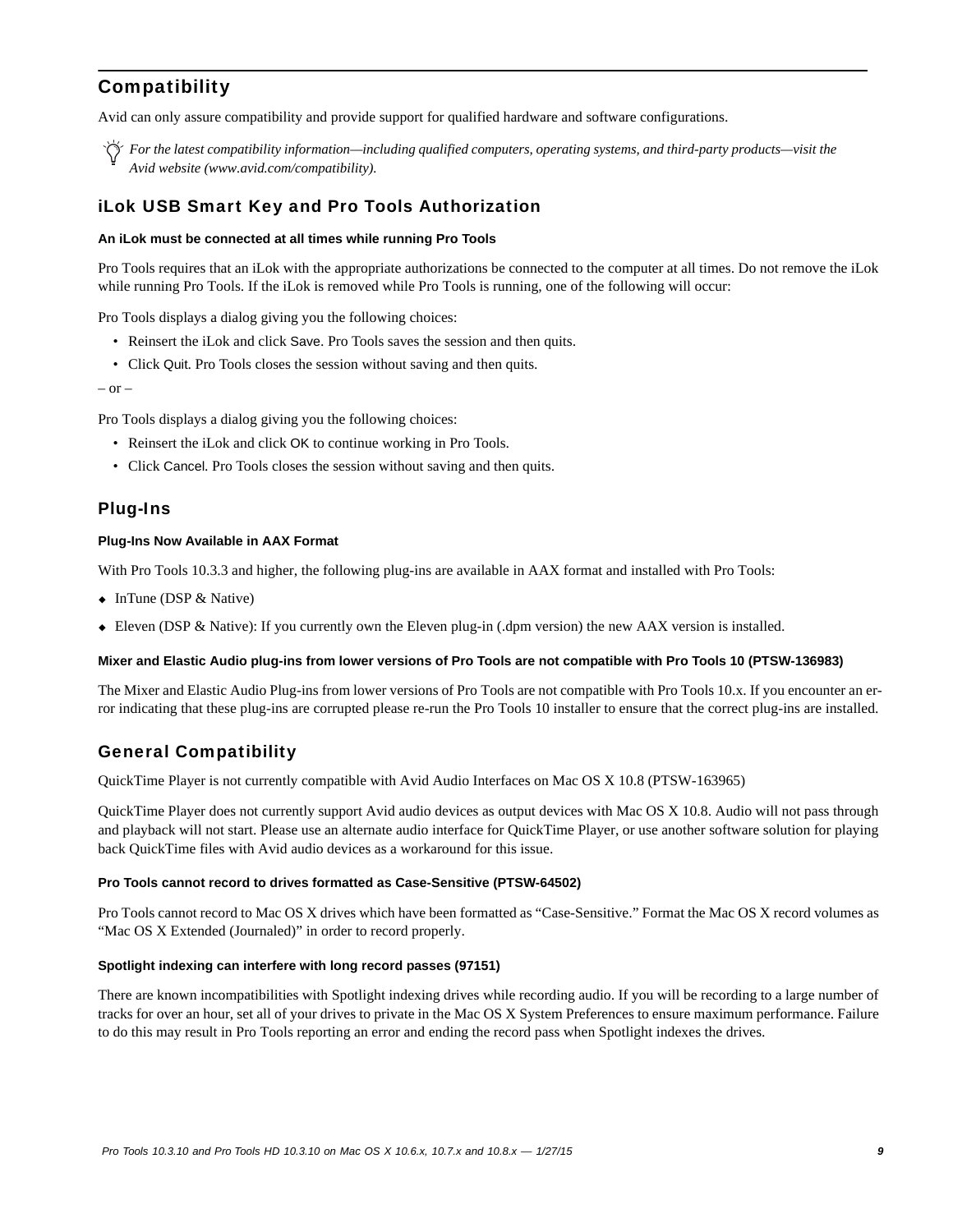#### **Mac OS X 10.7.x - 10.8.x keyboard shortcuts for Mission Control conflict with Pro Tools keyboard shortcuts**

By default, Mac OS X 10.7.x and 10.8.x use Control + Arrow keys to open Mission Control and Application Windows. These keyboard shortcuts conflict with the Pro Tools keyboard shortcuts for changing track display height. You can disable or reassign these shortcuts in Mac OS X.

#### **To disable or reassign keyboard shortcuts in Mac OS X:**

- **1** From the Apple menu, choose System Preferences.
- **2** Click Keyboard.
- **3** Click the Keyboard Shortcuts tab.
- **4** Disable or reassign the shortcut for Mission Control.

#### **In Mac OS X 10.7.x - 10.8.x, the Library folder in each User folder is hidden**

DigiTrace logs, which can be helpful in troubleshooting Pro Tools errors, are stored in User/Library. These logs will be more difficult to find if the Library folder is hidden.

#### **To find the Library folder:**

Go to the Finder and click the Go menu while holding the Option key. Library will appear in the menu while the Option key is held.

#### **To display all hidden files and folders in an Open dialog:**

■ Press Command+Shift.

#### **To permanently unhide the Library folder:**

- **1** Launch Terminal.
- **2** Type: *chflags nohidden /Users/<Username>/Library.*

The hide status of the Library folder may be reset during an OS update.

#### **Pro Tools menus and interface are grayed out on launch (PTSW-18024)**

Pro Tools can appear unresponsive at launch, with the menus grayed out and browsers inoperable. This can happen because of Spaces. If Pro Tools is launched in any other Space than the first one, the Session Quick Start dialog still opens in the first Space. You can temporarily disable Spaces, launch Pro Tools, and disable the Session Quick Start dialog in the Preferences to avoid this problem.

#### **Automatic Update Notification will not connect through a proxy server that requires authentication (108837)**

Software Updater will not find an active Internet connection when behind a proxy server that requires authentication to gain Internet access. To work around this, the client machine with Software Updater needs to be moved out from behind the proxy or the proxy needs to allow HTTP access via port 80 without requiring authentication.

#### **Ethernet control surfaces may be unable to communicate with Pro Tools when Parallels Desktop for Mac is installed (101232)**

If you use an Ethernet control surface (such as C|24, D-Control or D-Command) with Pro Tools, Parallels Desktop for Mac may prevent communication with the surface. Uninstall Parallels for your computer to restore communication.

#### **Co-installation of Pro Tools with Media Composer (PTSW-161947)**

If you are running Media Composer 6.x on the same computer with Pro Tools 10.x using HDX, TDM, or HD Native hardware, make sure to install Media Composer 6.0.1.1 or later.

#### **Launching Pro Tools on OS X managed accounts with parental controls (PTSW-158757)**

Observe the following steps to ensure that Pro Tools launches correctly on OS X Managed Accounts with Parental controls:

- **1** After installation, launch Pro Tools on an Administrator Account before attempting to launch on a Managed Account. Otherwise, you may need to reinstall Pro Tools.
- **2** Restart the computer and log into the Managed Account.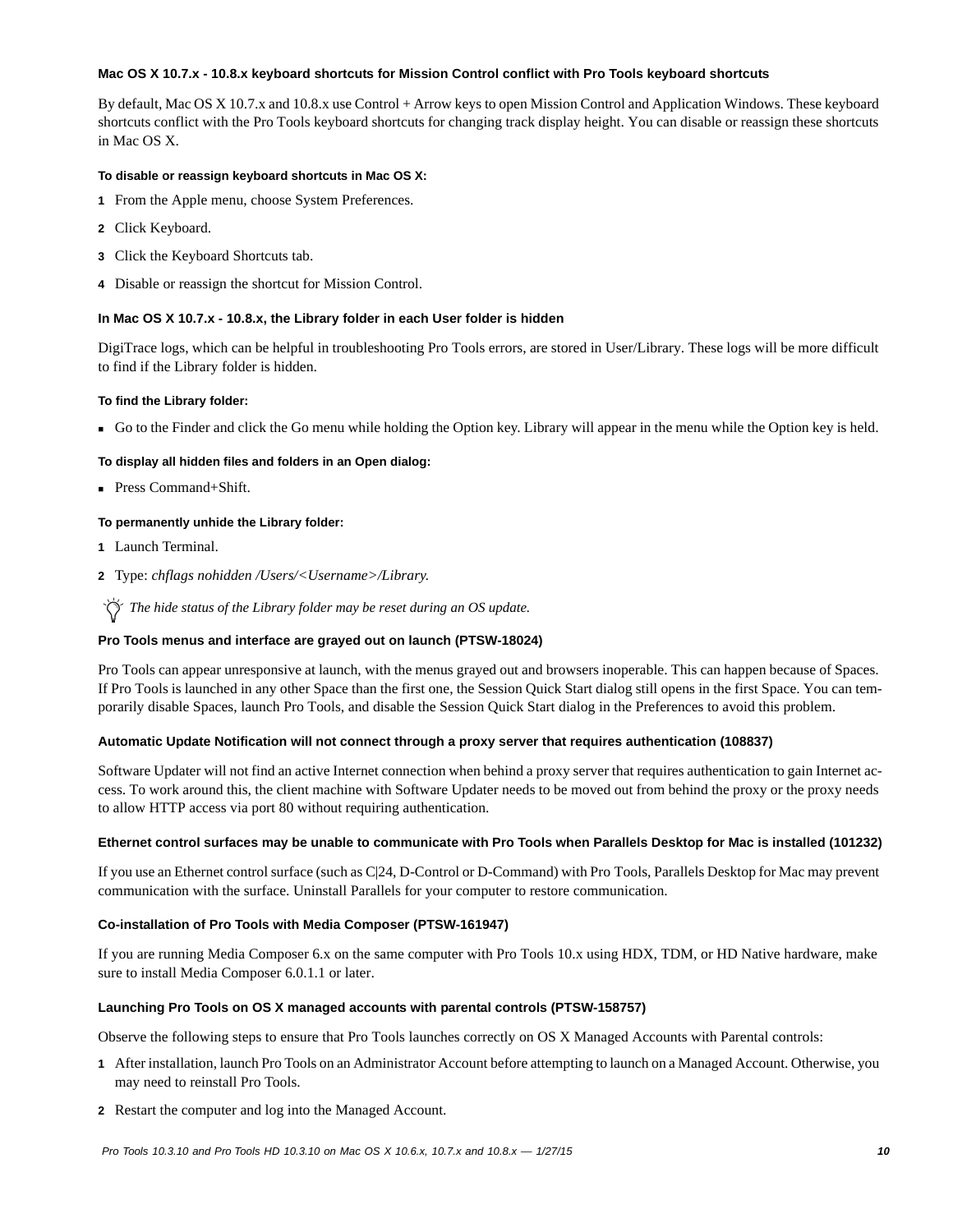- **3** When launching Pro Tools, you may encounter a series of warning dialogs. Observe the following steps to dismiss them:
- If you encounter the warning: "You don't have permission to use the application Pro Tools," choose "Always Allow" and enter your Administrator name/password.
- If you encounter the warning: "Error trying to communicate with DigiShoe Tool. This could indicate a permissions problem with the installation. Try a clean reinstall (-9169)," click OK to dismiss the error. Pro Tools will not launch.
- If you encounter the warning: "You don't have permission to use the application DigiShoe Tool," choose "Always Allow" and enter your Administrator name/password.
- Launch Pro Tools. The preceding steps are only necessary the first time you attempt to launch on the Managed Account.

# Pro Tools|HDX Systems

#### **Some Mac Pro computers with certain video cards may not have power connections available for HDX cards (PTSW-156651)**

Some video cards require power from the motherboard, which is also a requirement for Avid HDX cards. If you have a video card that requires both power connections on the motherboard, a power connection for your HDX cards will not be available. To avoid this problem, use a video card that does not require more than one power connection to the motherboard.

# Pro Tools|HD Systems

#### **Slot order for BlackMagic Design DeckLink Extreme II PCIe card and Pro Tools|HD PCIe cards (106661)**

BlackMagic Design recommends placing the DeckLink Extreme II video playback and capture card in Slot 3 of your PCIe Macintosh. You may have difficulty placing the HDMI daughter card in an unused slot between slots 0 and 1 in your Power Mac computer due to the full size of Pro Tools HD cards. In order to accommodate an additional Pro Tools|HD Accel card, the DeckLink Extreme II was extensively tested in PCIe slot 1 as well. No decrease in performance was found.

## HD Native Systems

#### **With Mac OS 10.6.8 or higher, it may not be possible to update the firmware on an HD Native PCIe card (PTSW-146374)**

When launching Pro Tools HD with a HD Native card on Mac OS 10.6.8 or higher, a –1164 error may occur. This error indicates that the firmware for the HD Native card cannot be updated from version 1.0 to version 1.02 or 1.03. If this error occurs, you can only update the firmware using Mac OS X 10.6.7 or lower. The firmware update can also fail when using a Thunderbolt MacBook Pro. To avoid this error, use a Mac without Thunderbolt and use the Avid NativeCardFlasher utility to update the HD Native firmware,



*For more information on updating Native card firmware, refer to the following Avid Knowledge Base articles: http://avid.custkb.com/avid/app/selfservice/search.jsp?DocId=419331 http://avid.custkb.com/avid/app/selfservice/search.jsp?DocId=429831*

#### **HD Native card should be installed in PCIe slot 3 or slot 4 of Woodcrest and Clovertown Mac Pro computers for optimum performance (PTSW-1771)**

Clovertown and Woodcrest Mac computers cannot support a PCIe device of speed greater than 1x in PCIe Slot 2 without PCIe Slot 1 being lowered to 8x. (Note that Avid does not test graphics cards at less than their ideal speed of 16x.) To avoid this problem, install your Pro Tools Native card in PCIe slot 3 or slot 4 of your Clovertown or Woodcrest era Mac computer.

#### **Clovertown Mac Pro computers do not have the PCIe bandwidth required to use more than two 4x PCIe cards at full speed (PTSW-1657 and PTSW-1456)**

Clovertown Mac Pro computers with an ATTO UL5D card, a BlackMagic Design's Decklink 3 Video Capture card, and an HD Native card do not have the PCIe Bandwidth required to run all three cards at full speed. In this configuration, three 4x PCIe cards are being called for, while Clovertown Mac Pro computers can only accommodate two 4x cards and one 1x card. Consequently, one card must be run at less than full speed. Avid has not tested any down-throttled combinations and as such this is an unsupported configuration. Consider the following options as workarounds: slow down the built in graphics card to 8x or remove the SCSI HBA card and use SATA instead of SCSI drives.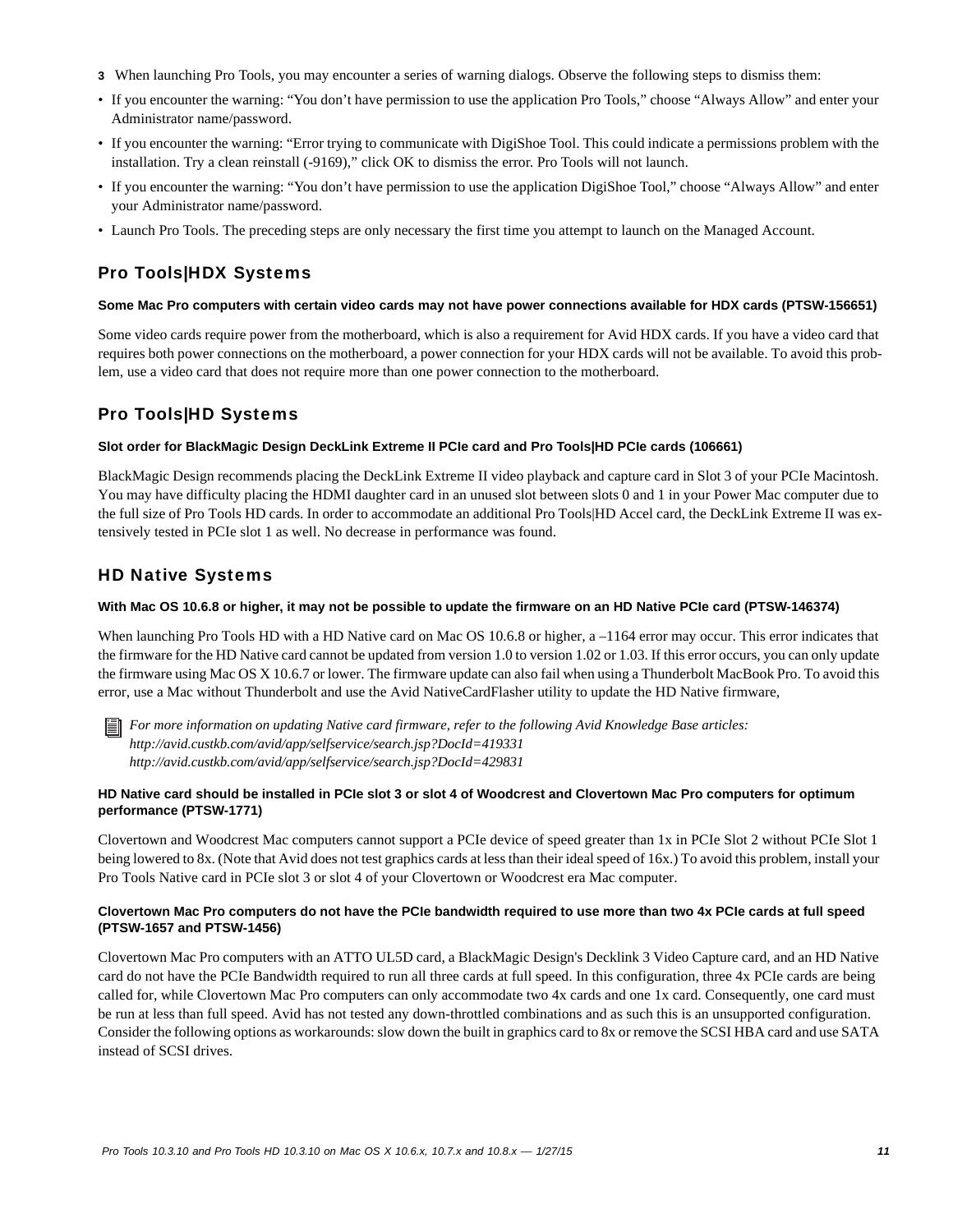Similarly, an HD Native card, an ATTO Celerity ES-41 Fiber Optic Network Adapter card, and a BlackMagic Design's DeckLink 3 card cannot be combined in Clowertown era Mac Pro without one card being used at less than its optimal PCIe bandwidth. Since Pro Tools support for Unity MediaNet 5 is limited to push/pull scenarios, Avid recommends that the ATTO Celerity card be down-throttled by installing it in the 1x PCIe slot, and that the HD Native and DeckLink 3 cards be installed in the 4x PCIe slots.

Avid strongly recommends against running the HD Native card or BlackMagic Design DeckLink 3 card at less than full speed.

#### **VENUE 2.9.1 systems with two HDx Option Cards may not be recognized by Pro Tools HD Native systems (PTSW-142834)**

If a second HDx Option card is installed in a VENUE 2.9.1 system, it may cause both HDx cards not to be recognized by Pro Tools on HD Native. A single VENUE HDx Option card is recognized properly by Pro Tools on HD Native, so for consistent performance it may be necessary to de-install the second HDx card.

# HyperControl Support

Pro Tools 10.3.3 and higher add HyperControl support for the M-Audio Axiom AIR Mini 32 keyboard.

# Support for Gobbler Collaboration and Backup Tool

Pro Tools 10.3.3 and higher add integrated support for Send to Gobbler workflows. Gobbler is a cloud-based backup, transfer, and collaboration tool for managing audio projects and their media assets. Pro Tools integrates with Gobbler to send Pro Tools sessions and audio files to collaborators over the Internet. When installed, the Gobbler application can be configured to scan your system to locate and automatically back up your Pro Tools sessions and associated media files. If you do not have an account, you can create one for free.

Pro Tools lets you send your Pro Tools session and associated media with Gobbler using the Send to Gobbler command (File > Send To > Gobbler). You can also send individual audio files using the Share With Gobbler command in either the Pro Tools Bounce To Disk dialog or the Export Selected dialog.

For more information about using Send To Gobbler and Share With Gobbler commands in Pro Tools, refer to the Pro Tools Reference Guide.

For more information about Gobbler, visit www.gobbler.com.

## Known Issues

The following section documents known issues you may encounter when using Pro Tools 10.3 or Pro Tools HD 10.3, along with workarounds if they exist.

*For known issues specific to any of the software options for Pro Tools HD, see the Satellite Link Read Me, the Video Satellite Read Me, or the Video Satellite LE Read Me.*

## General Pro Tools Issues

#### **Synchronizing to external clock with a different sample rate from the session results in the following error: "The current playback engine does not support a sample rate of 44.1 kHz" (PTSW-127065)**

In certain circumstances, attempting to synchronize to an external clock that has a different sample rate than the session may result in the following error: "The current playback engine does not support a sample rate of 44.1 kHz." On Mac OS X, this may be preceded by the error "Pro Tools has re-set the sample rate of the HW device because it was changed by another application." If this happens, correct the sample rate mismatch and re-select the correct clock rate.

#### **Session templates retain I/O settings and some preferences, display settings, and window layouts (111605)**

Pro Tools session templates retain the I/O settings and some of the preferences, display settings, and window layouts from the system on which the template was created. Consequently, created a new session based on a template restores several session properties from the original system. These properties are retained by Pro Tools until you change them or another session or template is opened that replaces them. This also means that if a new blank session is created after using a template, the properties from the template will be used for the new session.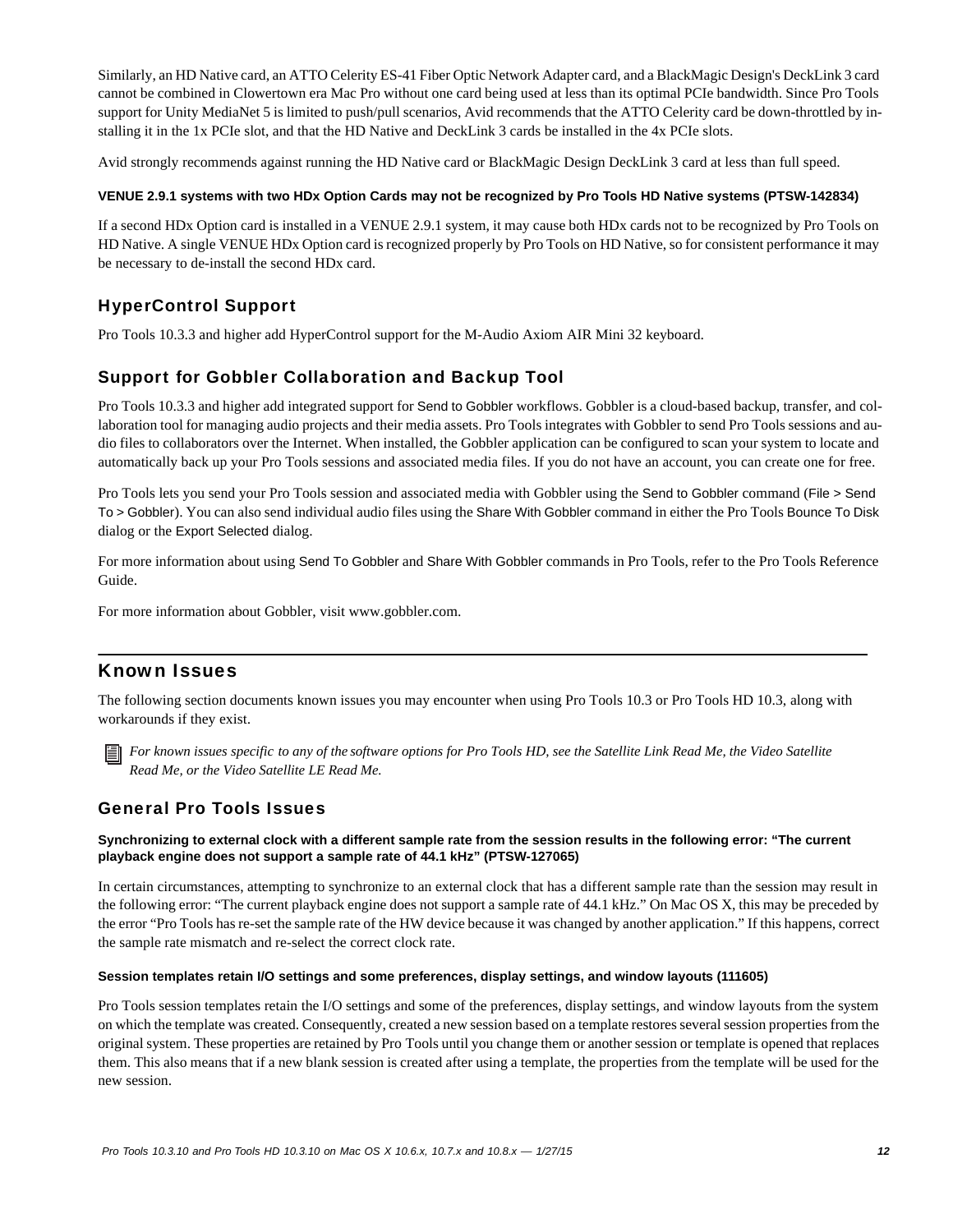The properties retained from templates include default track height, view settings, window size and position, and I/O Setup. You can update templates by making the desired changes, using the File > Save as Template command (be sure to select the "Install template in system" option), and then selecting the template you want to replace.

#### **With Mac OS X 10.7.x ("Lion") and 10.8.x ("Mountain Lion"), the Send To DigiDelivery command in Pro Tools requires a beta version of DigiDelivery.**

The latest production version of the DigiDelivery client application is not compatible Mac OS X 10.7.x ("Lion") or 10.8.x ("Mountain Lion"). A beta version of the DigiDelivery client is available for users of Mac OS X 10.7.x. Although it has not been through a full qualification test effort, there are no known issues with this version.

#### **CPU Usage Limit may be reached when Error Suppression is enabled (PTSW-50339)**

When enabling Error Suppression at CPU Usage Limit 85% or higher, it may be possible to overload your computer to a point at which it is no longer recoverable. To avoid this state, keep your CPU Usage Limit set to 80% or lower when Error Suppression is enabled

#### **Screen redraw may slow down at higher CPU Usage Limit settings when Host Engine Error Suppression is on (82915)**

In some cases, you may experience a slowdown in screen redraw or background CPU tasks when Host Engine Error Suppression is engaged and the CPU Usage Limit is set to 85 percent or above. If you encounter this behavior while using Error Suppression, open the Playback Engine Dialog and lower the CPU Usage Limit by 5 to 10 percent.

#### **Session Notes dialog frequently appears when opening sessions (PTSW-163563)**

The Session Notes dialog frequently appears when opening sessions, but only reports that some paths are unavailable. You should be able dismiss the dialog and playback the session without incident, but you may want to check your I/O Setup to insure that only valid paths are configured.

#### **Opening sessions created with Pro Tools 7.4 or lower (106746)**

When opening sessions created with Pro Tools 7.4 or lower in Pro Tools 8.1 and higher, all waveform overviews are recalculated. This is because Pro Tools now features 16-bit waveform overviews, so all old 8-bit overviews will need to be recalculated. This recalculation only needs to happen once.

#### **Using the Save Copy In command to save to session formats lower than Pro Tools 10 converts all audio for sessions with interleaved files (PTSW-152737)**

When saving a Pro Tools 10.x session that has a mix of interleaved and non-interleaved (multi-mono) audio files to a lower session format (such as Pro Tools 7–9 ".ptf"), all audio files are converted (even if they are not interleaved).

#### **Using the Save Copy In command from Pro Tools 10 (.ptx) to Pro Tools 9 and lower session formats cannot link to audio files with names including certain characters (PTSW-163844)**

In sessions containing tracks or files with special keyboard characters—such as "\$," "%," or "#"—using the Save Copy In command to save to Pro Tools legacy formats is not supported and may result in problems copying files. To avoid this issue, rename any tracks or audio files containing special keyboard characters before saving a session in a legacy format.

#### **Clip Groups can be dragged to tracks in Playlist view even though Clip Groups are not supported in Playlist view (PTSW-152707)**

It is possible to drag a clip group to a track in Playlist view even though clip groups are not supported in Playlist view. Normally, when switching to Playlist view from another track view, any clip groups on that track are automatically ungrouped. While clip groups dragged to tracks in Playlist view may appear to work properly, it is recommended that you ungroup them while in Playlist view to ensure proper behavior.

#### **When importing session data, automation is replaced instead of overlaid when using Adjust Session Start Time to Match Source Start Time (PTSW-149273)**

Automation can sometimes be replaced instead of overlaid when using Adjust Session Start Time to Match Source Start Time when importing session data. This issue may occur if the source session start time (of the session being imported) is earlier than the current session start time. This issue can be avoided if you instead import the session data from the session with the later start time into the session with the earlier start time. You must also not enable the Adjust Session Start Time to Match Source Start Time option, and select Maintain Absolute when prompted.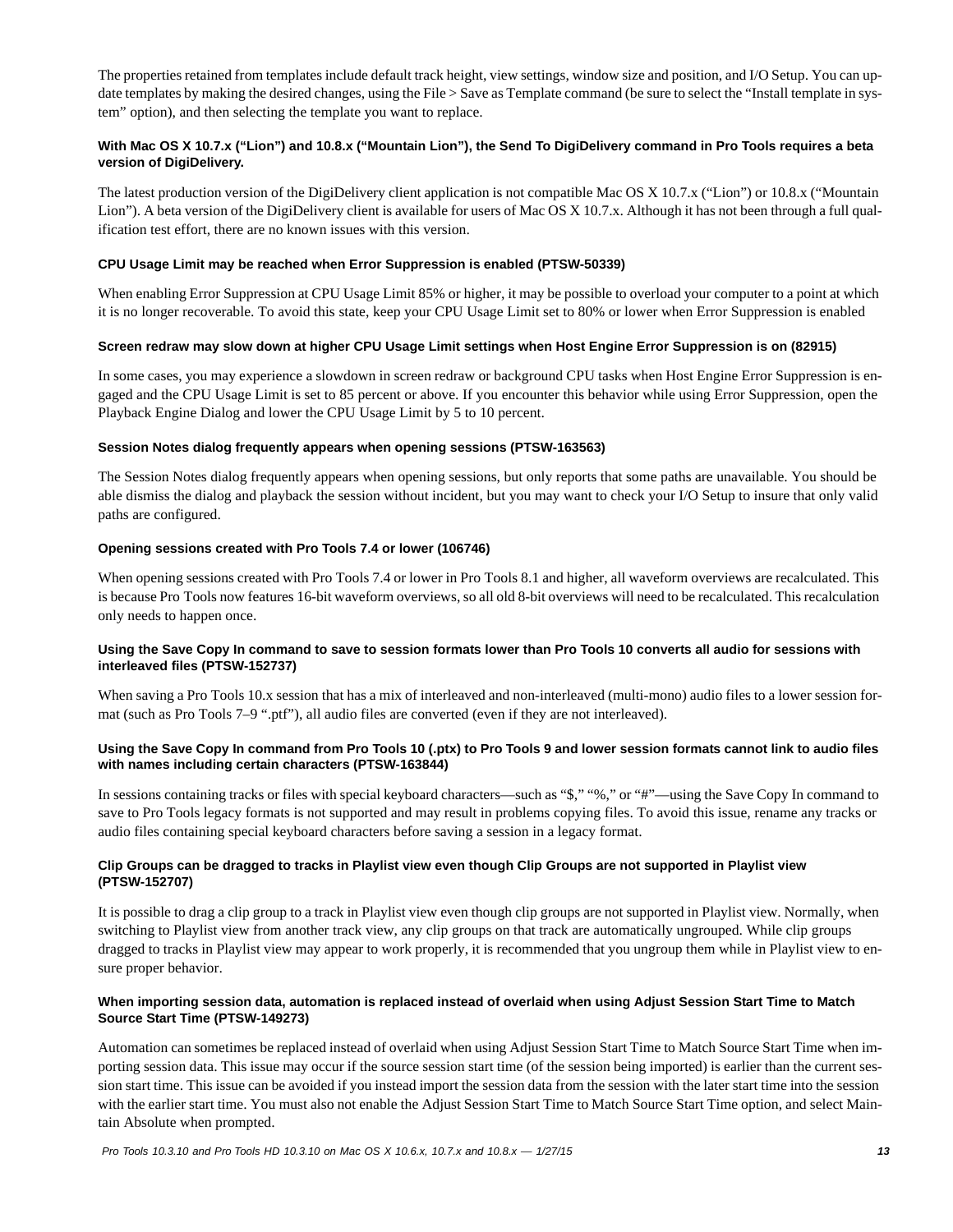#### **Automation window update when writing automation (PTSW-46747)**

When writing automation on Volume, Pan, and so on, the corresponding buttons in the Automation window provide no indication that automation on the related control is being written. You will need to observe the automation buttons on tracks in Mix or Edit windows to see an indication that automation is being written.

#### **Automatic Delay Compensation cannot not be applied to tracks recording from different types of sources (PTSW-157960)**

Automatic Delay Compensation cannot compensate for cascaded records that use both I/O and bus inputs to recording tracks. An example of this is feeding an audio track (in record) from an audio input, and then bussing the output of the track to another audio track also in record. The first audio track will be compensated but the second cascaded track will not be. (This is not a common workflow.)

#### **Audio scrubbing is offset by the overall system delay when Automatic Delay Compensation is enabled (PTSW-150138)**

With Automation Delay Compensation enabled, when scrubbing audio the output is offset by the overall system delay (displayed in the Session Setup Window). Large system delays cause a noticeable offset. To avoid this issue, you can disable Automatic Delay Compensation when you want to scrub audio for editing.

#### **DestructivePunch may not behave correctly when using Automatic Delay Compensation (PTSW-157282)**

When using the Maximum amount of Delay Compensation, DestructivePunch may not behave correctly. To avoid this issue, do not use DestructivePunch with system delays over 4,096 samples at 48 kHz, 8,192 samples at 96 kHz, or 16,384 samples at 192 kHz.

#### **Waveform overviews disappear after editing metadata from the Workspace browser (PTSW-153258)**

If you edit metadata from the Workspace browser, audio waveform overviews may disappear from the Edit window. If this occurs, recalculate the waveforms or close and reopen the session. To avoid this issue, edit metadata from the Project browser instead of the Workspace browser.

#### **–9128 or –6031 DAE errors when using Sibelius 7 as a ReWire client with Pro Tools (PTSW-148554 and PTSW-149809)**

If you encounter –9128 or –6031 DAE Errors when using Sibelius 7 as a ReWire client with Pro Tools, try increasing the Hardware Buffer Size to 1024 samples in the Pro Tools Playback Engine (Setup > Playback Engine).

#### **Audio clips on tick-based tracks do not play at the correct tempo after opening a Reason song with a different tempo (PTSW-34086)**

Audio clips on tick-based tracks do not play at the correct tempo after opening a Reason song with a tempo that is different from the one in your session. To correct this, make any tempo change via the Conductor track or the Manual Tempo input and the clips will play back correctly.

#### **Cannot run Reason or Record as ReWire clients if they have not first been launched and set up as a standalone application (PTSW-133070)**

Reason and Record need to be launched and setup as a stand-alone applications before running them as a ReWire clients with Pro Tools. Do the following:

- Launch Reason or Record in stand-alone mode and follow the on-screen instructions.
- Quit Reason or Record.
- Launch Pro Tools and insert Reason or Record as a ReWire plug-in on an audio, Auxiliary Input, or Instrument track.

#### **Exporting interleaved BWF files from Pro Tools 10 and importing into Pro Tools 9.0.x and lower may cause Pro Tools to quit unexpectedly (PTSW-151579)**

When exporting any greater-than-stereo multichannel interleaved WAV (BWF) files other than 5.1 from Pro Tools 10 and then importing them into Pro Tools 9.x or lower, Pro Tools quits unexpectedly. To avoid this problem, export audio files for import into lower versions of Pro Tools in another file format (such as AIFF or multi-mono).

#### **Opening a session with a QuickTime movie as a non-administrator user can prevent the movie from playing back (47053)**

If you open a session as a non-administrator user and you do not have permissions for the QuickTime movie file, Pro Tools will tell you that the movie file cannot be found and prompt you to relink. In the relink window the movie can be found and Pro Tools will appear to relink to it but it will still not play back. For correct playback, make sure you have permission to use the QuickTime movie file.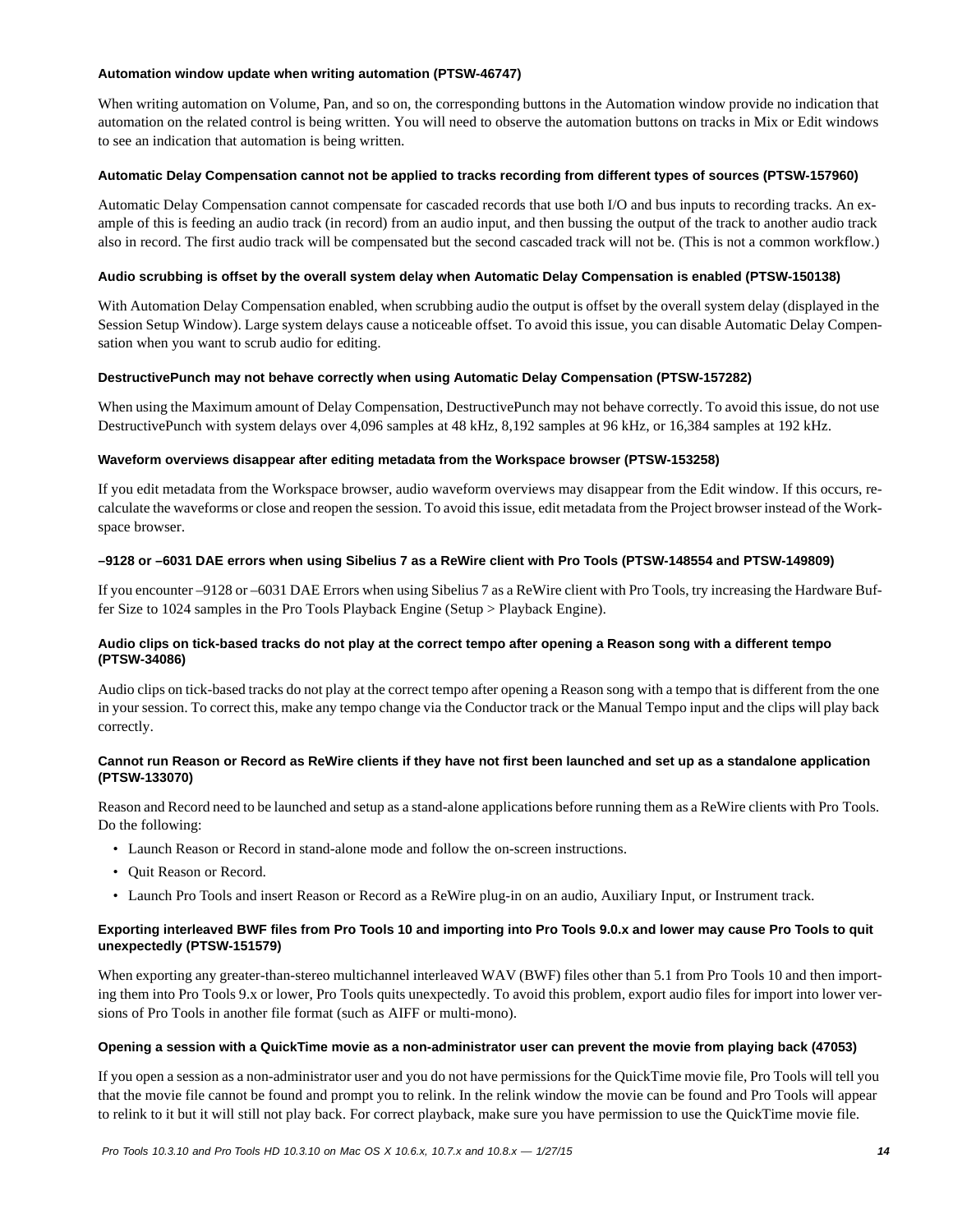#### **Some QuickTime audio formats cannot be imported (58792 and PTSW-52226)**

The audio from QuickTime movies with Apple Lossless or AMR audio compression cannot be imported into Pro Tools. Use QuickTime Pro or another application to convert the audio to another format prior to import.

#### **Apple Lossless codec is not supported for Bounce to QuickTime Movie (PTSW-53198)**

Pro Tools 7.3 and higher does not support the Apple Lossless audio codec. Choosing it from the Bounce to QuickTime Movie Audio Compression dialog will result in a movie without usable audio.

#### **48 kHz Bounce to MP3 in Pro Tools 7.x and higher results in a 44.1 kHz MP3 File (72617)**

Bouncing to MP3 while using the "Highest Quality Encoding, Slower Encoding Time" setting with any bit rate other than 320 kbps will result in a 44.1 kHz file. This is a known limitation of the encoder.

#### **Hourly –9073 errors during recording (PTSW-132654)**

If you encounter –9073 disk errors at the same time every hour while recording in sessions with large track counts, you may need to update Mac OS. To avoid this problem, check and install all OS related security updates through Mac Software Update.

#### **With the Pro Tools Web browser, links to external sites do not work as expected (PTSW-145325)**

In the Pro Tools Web browser, navigating to external sites using links from Avid web pages (such as links to social networks like Facebook and LinkedIn) may not work as expected. For the sake of security, the Pro Tools Web browser is restricted to avid.com pages. If you want to browse sites other than avid.com, or share avid.com pages with friends, use the Launch Page in External Browser feature to view the page in your default Web browser and navigate from there.

#### **If you connect to Gobbler successfully, then quit Gobbler, Pro Tools continues to show connection to Gobbler (PTSW-175495)**

If you connect to Gobbler while Pro Tools is running, and then quit Gobbler while Pro Tools is still running, Pro Tools does not recognize that you have quit Gobbler. If you quit Gobbler while Pro Tools is running, you will have to launch the Gobbler application independently of Pro Tools.

# Pro Tools|HDX Systems

#### **Pro Tools does not play back when an invalid sync source is selected on SYNC HD (Word Clock or AES/EBU) (PTSW-156651)**

When attempting to initiate playback, playback will fail if a SYNC HD is connected to an HDX card and an Avid audio interface with no connections to either the word clock or AES/EBU ports. Ensure that the clock is set to a working clock source to resolve this issue.

#### **In Avid DigiTest, the reported slot number may not correspond to the physical slot number in the computer (PTSW-155373)**

In Avid DigiTest, the slot number reported for Avid HDX cards starts from 0 on up. For example, "Slot 1" does not necessarily correlate to the first physical slot in the machine. If you have an Avid HDX card that is having problems, match the Serial Number ID on the back of the card with the Serial Number ID displayed on the Slot Info page in Avid DigiTest.

#### **Pro Tools does not use HDX hardware if a Core Audio application is using HDX hardware (PTSW-155010)**

When launching Pro Tools HD on an HDX hardware accelerated system, Pro Tools will use the Pro Tools Aggregate I/O as the Playback Engine if a Core Audio application has already engaged the HDX hardware. Be sure to quit all Core Audio applications before launching Pro Tools HD to ensure that Pro Tools HD can use HDX hardware.

#### **With multiple track output assignments, Native AAX plug-ins use more voices than expected (PTSW-156089)**

When using Native RTAS or AAX plug-in as the last insert on a track that has multiple outputs assigned, additional voices will be used for each voiced output assignment. This is because a voice is required for each audio channel routed from the TDM engine to the host processor and back. To avoid this issue, use a DSP AAX plug-in, such Trim, as the last insert on the track.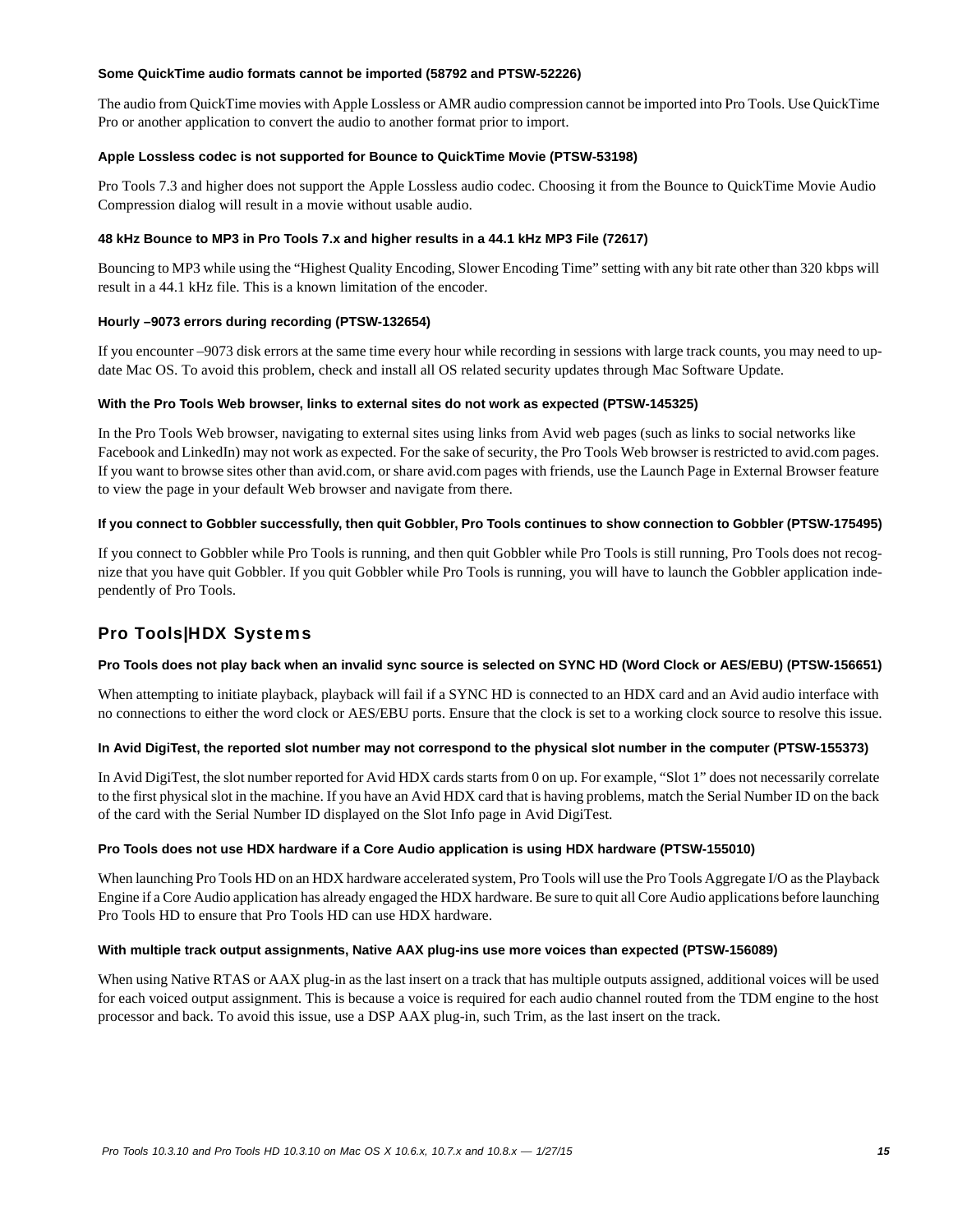# Pro Tools|HD Systems

#### **Unable to open sessions created with Pro Tools 7.4 or lower that use the maximum available DSP in Pro Tools 8.1 and higher (111490)**

Since the surround mixer plug-in is installed by default with Pro Tools 8.1 and higher, some stereo sessions that use mono output paths may use a different DSP allocation than in Pro Tools 7.4 and lower. Older sessions that use mono output paths and use all of the available DSP and may not open in Pro Tools 8.1 or higher. The workaround is to remove the surround mixer plug-in from the "Plug-Ins" folder and move it to the "Plug-ins (Unused)" folder so Pro Tools does not use the surround mixer to build your mixer. This should make the necessary DSP available to open the session.

# HD Native Systems

#### **Audible pops and clicks occur when changing buffer sizes (PTSW-125715)**

Pops and clicks may occur when changing the Hardware Buffer Size (H/W Buffer Size) in the Playback Engine dialog while monitoring live audio through HD Native hardware. Avid recommends not changing the Hardware Buffer Size while monitoring live audio to avoid this problem. If you must change the Hardware Buffer Size while monitoring live audio, be sure to lower the monitoring volume to avoid any possible damage to your speakers.

# HD Native Thunderbolt Systems

#### **HD Native Thunderbolt headphone output stops working when low latency monitoring is enabled (PTSW-169936)**

The headphone output on the HD Native Thunderbolt does not function when low latency monitoring is enabled. In this case, use alternative monitoring source such, as an Avid HD OMNI.

#### **HD Native Thunderbolt prevents the computer from waking after sleep (–9171 error) (PTSW-169172)**

Pro Tools HD and HD Native Thunderbolt do not support the sleep function of Mac OS X. If encountered, disconnect HD Native Thunderbolt to wake the computer. Disable all sleep functions in System Preferences (except display) and shut down the computer. Reconnect HD Native Thunderbolt and start the computer.

#### **HD Native Thunderbolt reports a clock error at higher sample rates (PTSW-168819)**

With some computers, you may encounter an audio clock error when recording at higher sample rates (such as 96 kHz) and with lower HW Buffer Size settings (such as 128 samples or less). In general, higher HW Buffer Size settings are recommended at higher sample rates. For example, at 96 kHz, a HW Buffer Size setting of 256 samples or higher is recommended.

#### **HD Native Thunderbolt is only supported as the first or second thunderbolt device in a thunderbolt chain at sample rates up to 96 kHz, and it must be the only Thunderbolt device in a chain at any sample rate above 96 kHz (PTSW-168229)**

HD Native Thunderbolt is only supported as the first or second Thunderbolt device in a Thunderbolt chain at sample rates up to 96 kHz, and must be the only thunderbolt device in a chain at any sample rate above 96 kHz. Visit the compatibility pages on the Avid website for more information (www.avid.com/compato).

#### **Pro Tools quits unexpectedly when selecting HD Native Thunderbolt in the Playback Engine (PTSW-167511)**

After disconnecting and reconnecting HD Native Thunderbolt from your computer, Pro Tools quits unexpectedly when selecting HD Native Thunderbolt in the Playback Engine. After disconnecting and reconnecting HD Native Thunderbolt, restart your computer to avoid this problem.

#### **HD Native Thunderbolt does not pass audio with some third-party applications at certain buffer sizes (PTSW-166134)**

HD Native Thunderbolt only supports HW Buffer Sizes of 64, 128, 256, 512, 1024, and 2048 samples. However, some third-party applications (such as Cubase) may let you select unsupported hardware buffer sizes. If an unsupported buffer size is selected, HD Native Thunderbolt may not pass audio. Select a supported buffer size to correct this issue.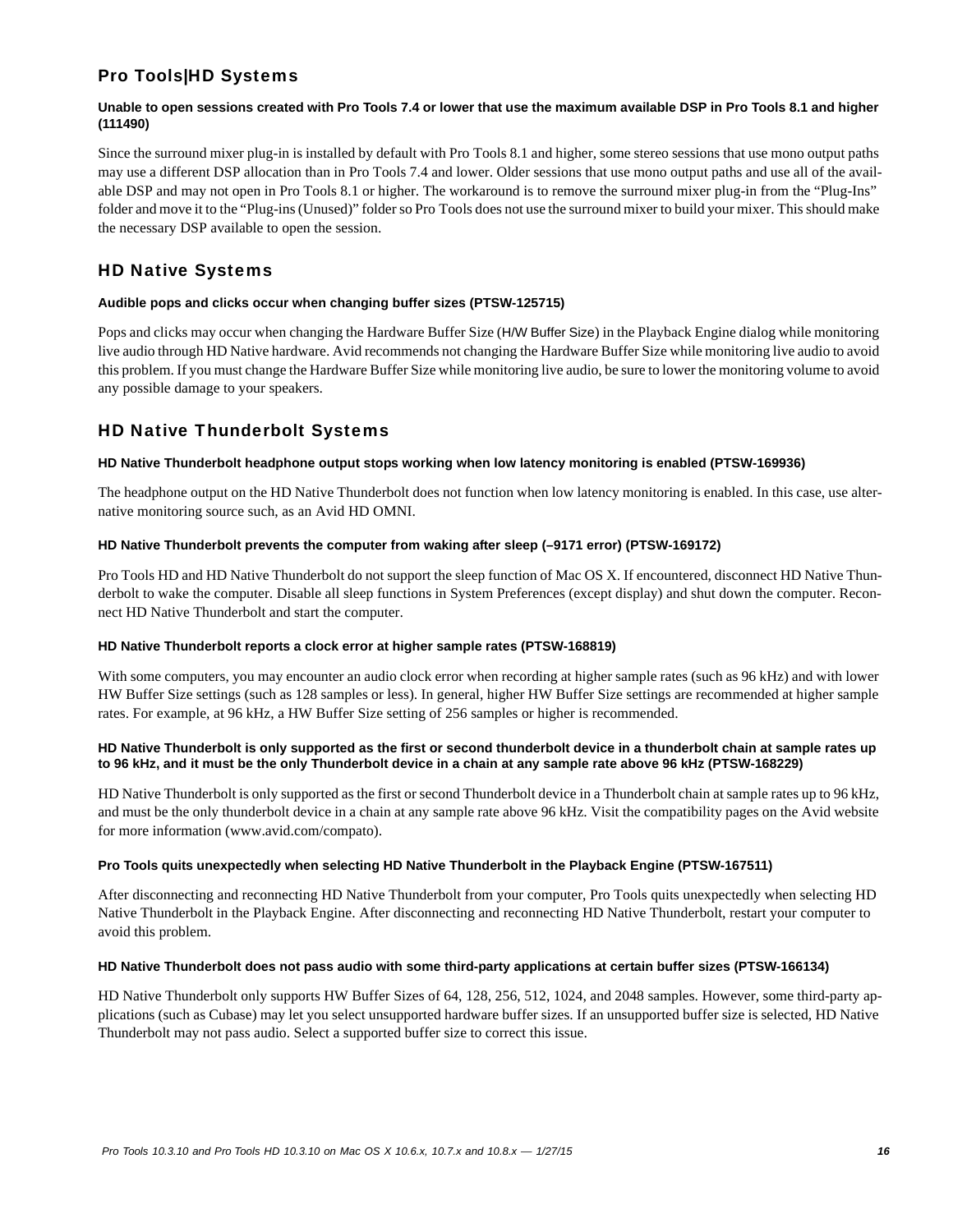#### **Using the HD Native Thunderbolt headphone output with surround monitoring (HDM-13)**

Headphone monitoring with HD Native Thunderbolt is set to mirror Pro Tools output channels 1 and 2 on the first audio interface. To use HD Native Thunderbolt headphone monitoring with sessions that use surround formats (such as 5.1), change the surround monitoring path in I/O Setup so that the Left channel is mapped to Output channel 1 and the Right channel is mapped to Output channel 2.

# I/O Setup

#### **Master Faders assigned to mapped output busses function only on that specific bus, not for the output channel as a whole (PTSW-127517)**

Because a Master Fader works on a bus, not on an output path or output channel, there may be certain configurations in which the level sent to the physical I/O is not reflected on any meters in the Pro Tools application. If the configuration includes overlapping output paths or has multiple busses assigned to a single output path, the overall signal level from these combined sources (including any clipping indication) will only be displayed on the interface itself. You can avoid using multiple output paths or output busses simultaneously by routing your sources to a single mapped output bus and assign a Master Fader to that.

#### **Overlapping outputs are not supported for AFL/PFL (PTSW-128167)**

While Pro Tools I/O Setup lets you select overlapping outputs for AFL/PFL monitoring, overlapping outputs are not supported for AFL/PFL monitoring. For example, if paths A 3–4 overlap the main path A 1–2, even though you can select paths A 3–4 for AFL/PFL monitoring, you won't hear anything when monitoring AFL/PFL on paths A 3–4. You can avoid this problem by using non-overlapping paths for AFL/PFL monitoring.

#### **Output and Send assignments may not be reactivated if they are disabled and then re-enabled in the IO Setup when DSP Usage is at its maximum (PTSW-156397)**

Disabling and re-enabling an internal or mapped bus in the IO Setup does not guarantee that all associated assignments will be re-activated in a session that is using maximum DSP resources. To re-activate these assignments, save and reopen the session. You can also avoid this issue by adding additional HDX cards to your system.

#### **IO Setup sets to Pro Tools Aggregate IO after updating HDX card firmware (PTSW-159624)**

Pro Tools IO Setup may be improperly configured to Aggregate IO after performing a firmware update on an Avid HDX card. To resolve this issue, quit Pro Tools and delete the "Last Used.pio" file from the IO Settings folder (located in the same folder as the Pro Tools application). Relaunching Pro Tools will create a default IO setup based on the peripherals connected to your HDX card(s).

## File and Disk Management

#### **Missing files when opening a session that was saved using Save Copy In with Preserve Folder Hierarchy (PTSW-52860)**

The Preserve Folder Hierarchy feature is designed so that sessions with media split between multiple volumes can be easily moved between systems while retaining folder hierarchy. In order for media files to be automatically found, manually copy or create a folder at the root level of each volume with the session name that contains the Audio Files or Video Files folder. Or, manually relink to the missing files at their current location.

#### **Session copy saved with Preserve Folder Hierarchy in which multiple files have the same name does not relink properly (PTSW-29069)**

When saving a session copy with Preserve Folder Hierarchy checked, files with the same name may not relink properly when using Manual Relink. When opening the session copy, use Automatically Relink to locate the correct files. If the session has already been opened using Manual Relink and some files are still offline, select Relink Offline in the Project Browser to manually relink the remaining files.

## Elastic Audio

#### **When opening legacy sessions (Pro Tools 9 and lower) in Pro Tools 10, any rendered Elastic Audio clips are automatically rerendered (PTSW-139989)**

Rendered Elastic Audio clips created in legacy sessions need to be re-rendered for use in Pro Tools 10. Re-render of these files occurs automatically when the session is opened in Pro Tools 10.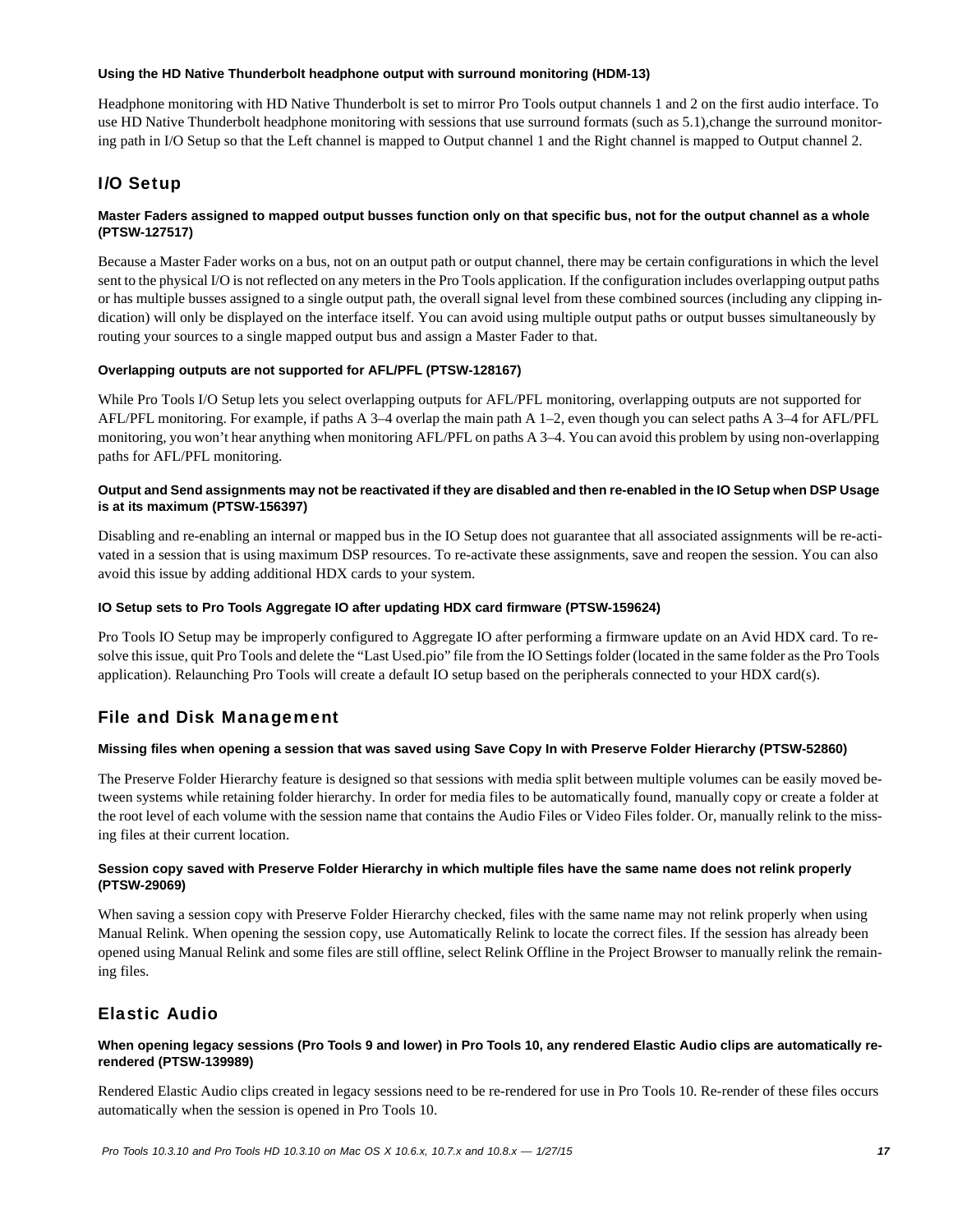#### **Fades on Elastic Audio-enabled tracks may not regenerate when opening sessions created with Pro Tools 10 in Pro Tools 9.0.x (PTSW-152949)**

When saving a copy of a Pro Tools 10 session to v7-v9 and opening the copy in Pro Tools 9.x, some fades might not be regenerated even if you select the option to re-generate fades without searching. If this happens, closing and re-opening the session causes the missing fades to regenerate.

#### **Certain audio files cannot be calculated or cleared of Elastic analysis in the Workspace browser (PTSW-29622)**

There are some rare cases where a file will have a file suffix of a file format supported by Elastic Audio (either .WAV or .AIF), but the Pro Tools Workspace Browser will not allow calculation or clearing of elastic analysis. The browser menu items Calculate Elastic Analysis and Clear Elastic Analysis will be greyed out. In these cases, the file may actually be in a non-supported format. To check the file's format, look at the Format column in the Workspace browser. If a file format other than WAV or AIFF is shown (such as QuickTime), then the file cannot be calculated or cleared of elastic analysis. Note that these non-supported files can still be previewed in tempo, as well as elasticized once imported into a session.

#### **Tempo maps made from Bar|Beat marker generation in Beat Detective cause Clip Groups in rendered mode to fall offline (PTSW-34950)**

A tempo map made from Bar|Beat Marker Generation in Beat Detective will cause clip groups in Rendered mode to fall offline. The workaround is to make an edit to the offline clip and then toggle the Elastic Audio from rendered to real-time and then back to rendered.

#### **Maintaining phase coherency with Elastic Audio pitch processing (PTSW-20602)**

When there is Elastic Audio Pitch processing enabled on a track, switching from Polyphonic, Rhythmic, or X-Form to Monophonic or Varispeed can disrupt phase coherency. To preserve phase coherency in this case, be sure to clear all Elastic Audio Pitch processing from the track before switching to the Monophonic or Varispeed algorithm.

#### **Drift in an audio file may occur when using Elastic Audio and the Monophonic or X-Form algorithms (PTSW-33768)**

Drift in an audio clip may occur when using elastic audio depending on how much the clips is expanded or compressed when using the Monophonic or X-Form algorithms. If you are using elastic audio with material that contains transient information in it that you would like to keep from drifting, you should use the Polyphonic or Rhythmic algorithms.

#### **Default Input Gain preference is only for Elastic Audio imported at session tempo (PTSW-34096)**

The Default Input Gain preference in the Elastic Audio section of the Processing Preferences page is for Elastic Audio Imported at Session Tempo only. This preference option will not function unless Preview in Context is enabled in Workspace, and/or "Drag and Drop from Desktop Conforms To Session Tempo" is enabled in the Processing Preferences page.

#### **Displayed Timebase is incorrect after importing Elastic Audio tracks (PTSW-46897)**

The incorrect timebase is displayed after importing Elastic Audio tracks to existing tracks with opposite timebase. You will need to manually select the correct timebase for the affected tracks.

#### **Elastic Audio clips on playlist lanes are not rendered (PTSW-47311)**

In Playlists View, any Elastic Audio clips on Playlist lanes are not rendered (waveform is "off-line") when changing the track's Elastic Audio processing from Real-Time to Rendered.

#### **Clip Groups containing Elastic Audio are not recognized as Elastic if the Clip Group itself has not had any Elastic functions applied (PTSW-34335)**

If a clip group contains Elastic Audio inside it, but no Elastic Audio operations have been performed on the outermost level of the clip group itself, then the clip group will not register as Elastic Audio. When used to create a new track, the track will not automatically be Elastic Audio–enabled, and the elastic audio inside the clip group will be rendered using the default Elastic Audio plug-in for the session. As a workaround, add a warp marker to the clip group to force it to register as an elastic clip. Or, create an Elastic Audio–enabled track first, then add the clip group to it.

#### **Cannot import Elastic Audio tracks with the Consolidate From Source Media option (PTSW-33894)**

Use Copy from Source Media to import Elastic Audio tracks.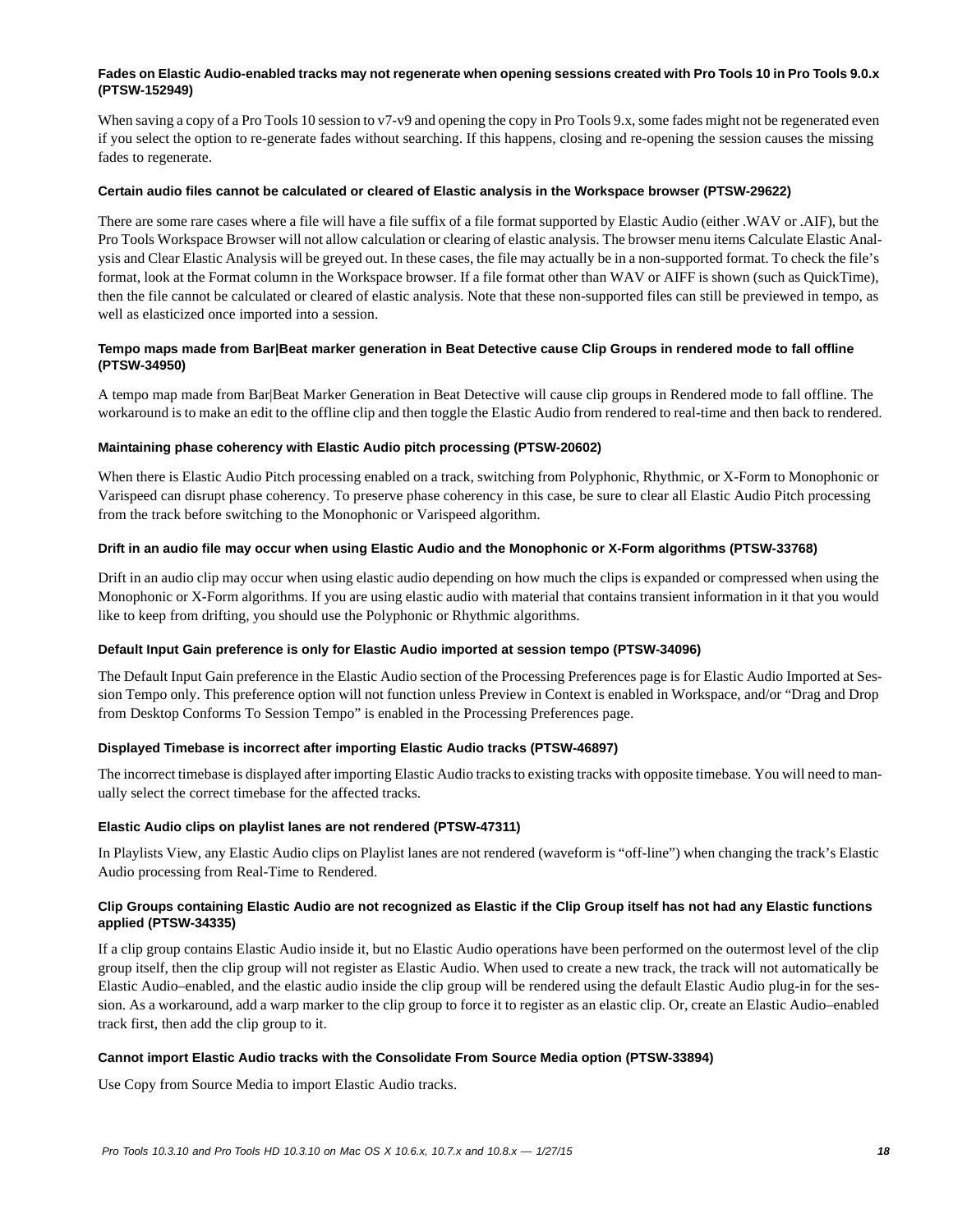#### **Timing inaccuracy in audio files converted from CAF and MP3 with Preview In Context enabled (PTSW-46707)**

Audio files converted from CAF and MP3 with Preview In Context enabled can cause timing inaccuracies (gaps in the audio and innerclip asynchronous transients issues). This is inherent with compressed file formats.

### MIDI

#### **When recording MIDI, Wait for Note does not respond to MIDI input from ReWire (PTSW-30511 and PTSW-34550)**

When performing a MIDI record, Wait for Note will not respond to any MIDI received from ReWire. If you are recording MIDI generated from a ReWire application, you will have to start the transport manually or use a countoff instead of Wait for Note.

#### **When using Import Session Data on a MIDI track with Real-Time Properties enabled and set to using Diatonic transposition, transposition is based on the first key signature in the session only (PTSW-49297)**

When importing session data from a session that includes multiple key signatures and a MIDI or Instrument track with the "Transpose in Key" Real-Time property enabled, the transposition will be based only on the first key in the session. This can be corrected by toggling the Real-Time Properties off and on; then the diatonic transposition will be correct for each key.

# Plug-Ins

*For known issues about specific plug-ins, see the Audio Plug-Ins Read Me.*

#### **The TDM version of Dyn III Expander/Gate may experience fidelity or routing issues in 192 kHz sessions (PTSW-159677)**

Using the TDM version of the Dynamics III Expander/Gate plug-in at 192kHz can cause unexpected behavior, including distortion of processed audio and unintended routing of audio between tracks using the Expander/Gate plug-in. If this occurs, try quitting and relaunching Pro Tools, or using the RTAS version of the Dynamics III Expander/Gate plug-in.

#### **When opening legacy sessions on HDX systems, the 4-band EQ III plug-in is converted to the 7-band EQ III plug-in**

The AAX EQ III plug-in does not have a 4-band option. Pro Tools will automatically convert 4-band EQ III instances into 7-band instances if you are using only AAX plug-ins. If the EQ3.dpm is present in the Plug-ins folder, then the plug-in will be converted to a Native (RTAS) version.

#### **The EQ III 4-band plug-in is displayed above the 1-band and 7-band version in Pro Tools 10.x**

Avid shortened the name of the new AAX version of EQ III to allow for better visibility of the plug-in name in Narrow Mix view as well as on control surfaces. The (.dpm) TDM and RTAS version name is "EQ III or EQ 3" (with space) whereas the (.aaxplugin) DSP and Native version is "EQIII or EQ3" (without space).

As a result of this change, when viewing the Native plug-in pop-up menu, EQ 3 4-band (RTAS) will be displayed before the EQ3 1-band and EQ3 7-band (Native) plug-ins.

#### **Sessions saved in Pro Tools 10.0 or 10.1 with unlinked multi-mono plug-ins may open with the wrong plug-ins inserted (PTSW-163664)**

In some situations, sessions saved in Pro Tools 10.0 through 10.1 will open incorrectly. Sessions saved with unlinked, multi-mono plugins may open with the wrong plug-in on the track Insert. To resolve this issue, open the session in Pro Tools 10.2 or higher, re-insert the correct plug-in configuration if necessary, and then save the session.

#### **TDM plug-ins cannot be converted to Native AAX format under certain conditions (PTSW-158652)**

TDM plug-ins instantiated in a session cannot be converted to Native AAX version if there is no RTAS equivalent of the plug-in and there are no other Native AAX versions already present in the session. Reverb One is an example of such a plug-in. To avoid this, instantiate a Native AAX version of the plug-in on a spare track, then convert the TDM plug-in to Native format.

#### **On Mac OS X 10.7.x ("Lion"), any custom location for Avid Virtual Instrument content is not remembered**

When installing Avid Virtual Instruments, if you choose a custom location for the content, that location is not remembered, resulting in error messages when you try to use a virtual instrument plug-in (Boom, Mini Grand, or Xpand) that references a ".big" content file. The location is not remembered after quitting and relaunching Pro Tools.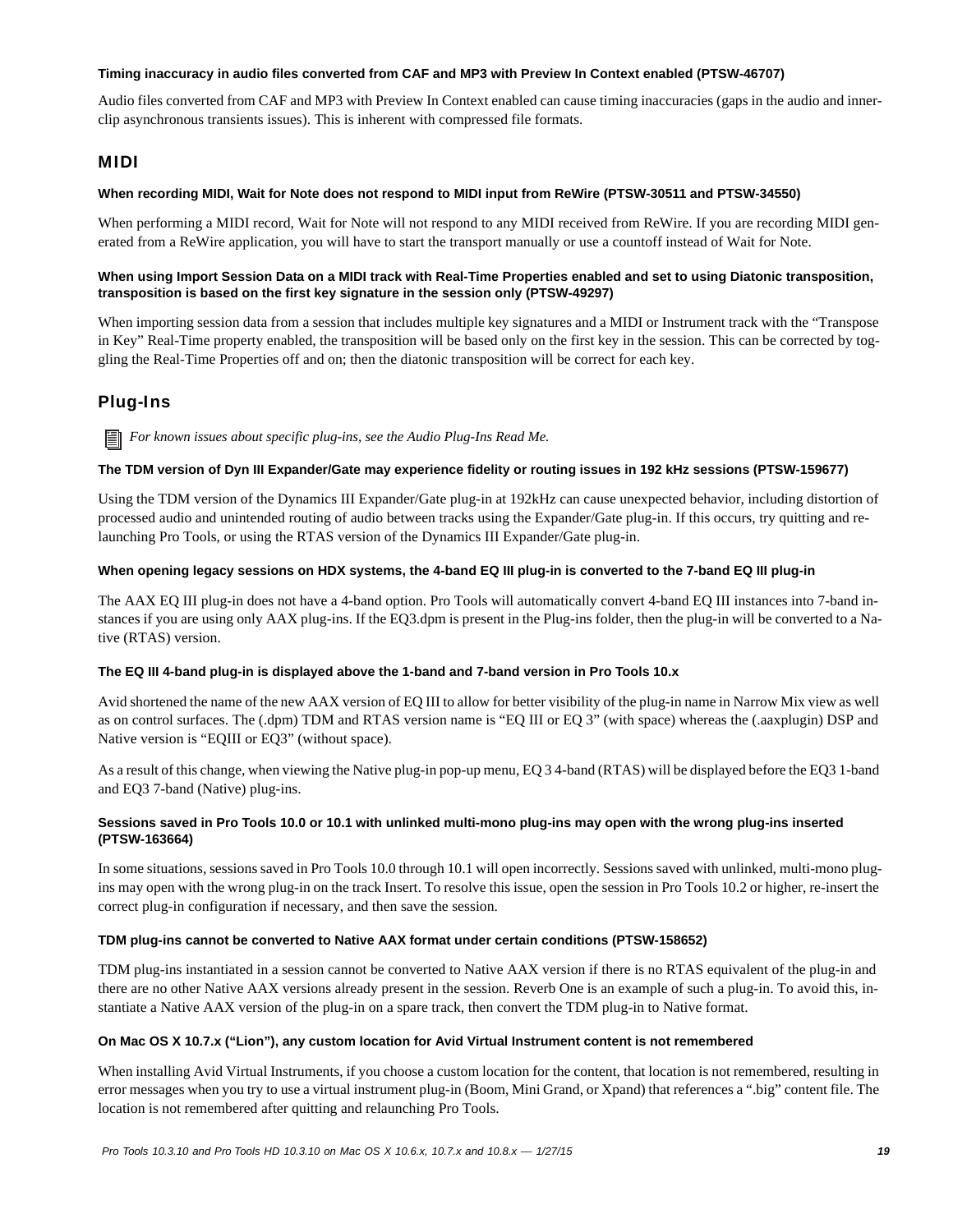To avoid this error, move or reinstall the Avid Virtual Instrument content to the default location in the Applications > Avid folder.

#### **Some plug-ins require exclusive use of a DSP chip on HDX hardware-accelerated systems (PTSW-154614)**

Certain plug-ins, such as ReVibe and Reverb One, use direct memory access (DMA) on Avid HDX cards. DMA plug-ins cannot share HDX DSP chips with other plug-ins. Additionally, even though DMA plug-ins of the same type can share a single HDX DSP chip (for example, multiple ReVibe plug-ins can use the same HDX DSP chip), they must be of the same channel width (DMA plug-ins of the same type cannot share the same HDX DSP chip if they have different channel widths).

#### **HD Pack, Massive Pack, Mbox Factory, and 003 Factory plug-in bundle installers do not work on Pro Tools 9.0 or higher (PTSW-134351)**

If you install Pro Tools 9.0 or higher on a clean Pro Tools system, and then run HD Pack, Mbox Factory, or 003 Factory plug-in installers included with lower versions of Pro Tools (such as Pro Tools 8.0.4), they will not be able to install the bundled plug-ins as you might expect. Visit the Avid website (www.avid.com) to download the latest versions of corresponding installers included with the version of HD Pack, Massive Pack, Mbox Factory, or 003 Factory that you own. These installers have been updated to run on a Pro Tools 9.0 or higher system (as long as you have valid licences for each plug-in on your iLok).

#### **Native plug-ins appear unavailable at higher sample rates (such as 192 kHz) (PTSW-160300)**

When using some native (host-based) plug-ins at higher sample rates (such as 192 kHz), it may be necessary to lower the number of host processors in the Playback Engine dialog. This is because in certain situations it is beneficial to leave a CPU Core processor available for other tasks, and not have the host-processor engine running on all Cores.

#### **Pro Tools stops working when opening a session with Structure Free (PTSW-131965)**

When opening a Pro Tools session that uses Structure Free, Pro Tools may hang temporarily if Structure Free is looking for files in a directory where the files are not present.

#### **Pro Tools quits unexpectedly when creating a new folder on the presets page with Hybrid (PTSW-133279)**

When using Hybrid version 1.5.3.10110, Pro Tools may quit unexpectedly when using the New Folder feature on the Presets page. To avoid this problem, update to the latest version of Hybrid.

#### **With HDX systems, on tracks that have a mono-to-stereo plug-in, if a stereo native (AAX or RTAS) plug-in is inserted after the mono-to-stereo plug-in, the resulting stereo signal will be out of phase or diminished in volume. (PTSW-161487)**

To avoid this, use a stereo DSP plug-in after the mono-to-stereo plug-in, or reconfigure the track to avoid this signal configuration.

#### **AudioSuite and Clip Groups (PTSW-57457)**

AudioSuite plug-ins handle Clip Groups in the Clip List slightly differently than audio files. With audio files, an AudioSuite process can be applied to all copies of a unique audio file which appear in your session by selecting your target as Clip List in the AudioSuite plugin window and selecting Use in Playlist. However, if your target is set to Clip List in the AudioSuite plug-in window while you have a Clip Group selected, Pro Tools does not recognize the Clip Group as processable audio and will present a No Audio was Selected error. This is because a Clip Group is not treated as audio until it is actually used in a track.

#### **To apply an AudioSuite process to all copies of a Clip Group in a session at once, do the following:**

- **1** Select the Clip Group to be processed.
- **2** From the Clip List menu, select Ungroup All. All elements of the group will remain selected.
- **3** Perform AudioSuite processing.
- **4** From the Clip List menu, select Regroup.
- **5** When prompted, select Modify to apply the AudioSuite Process to all copies of the Clip Group in the session, or Copy to apply it only to the selected Clip Group.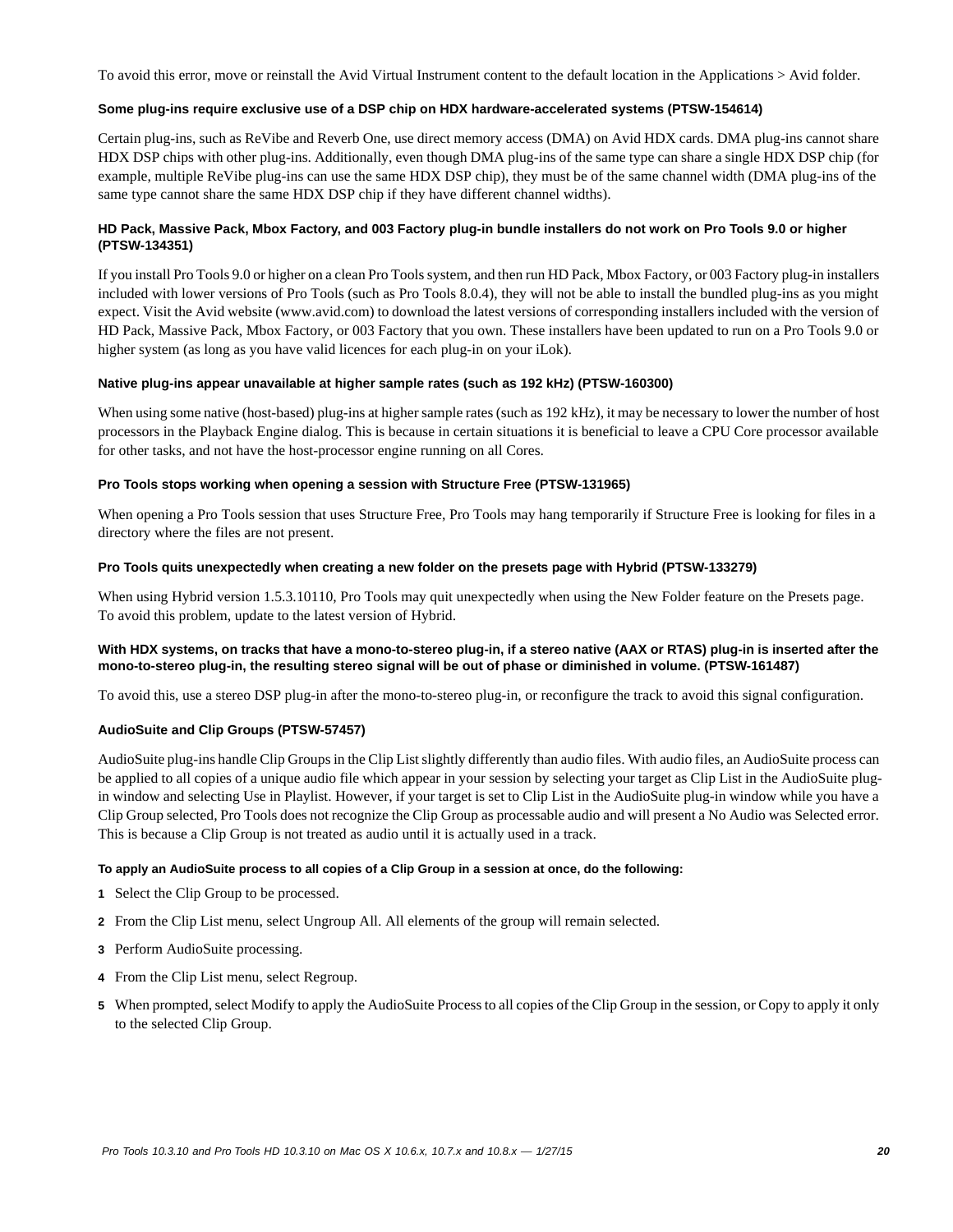#### **Plug-In Find and Relink with file types not supported by Pro Tools (111704)**

Find and Relink will not be triggered by plug-ins in situations where plug-ins supporting Find and Relink are missing links to file types that are not natively supported by Pro Tools (such as REX files). To have full Plug-in Find and Relink support, the file types used in plug-ins must also be supported by Pro Tools.

#### **Software instrument does not emit sound when inserted on an Instrument Track or Auxiliary Input (65797)**

Some older software instruments do not emit sound and/or do not play unless they have a valid hardware input or MIDI output assignment. If this problem occurs, manually assign a hardware input to the Instrument track or Auxiliary Input, and/or manually assign a MIDI output to the Instrument.

#### **After Installing Pro Tools 10, Structure Free appears in the plug-in insert selector Instead of the full version of Structure even though the full version of Structure was already installed (PTSW-150093)**

After installing Pro Tools 10 Structure Free appears in the Plug-in Insert selector instead of the full version of Structure even though the full version of Structure was already installed on your computer. To correct this issue, quit Pro Tools, delete the DAE preferences located in /Users/<username>/Library/Preferences/DAE Prefs, and then relaunch Pro Tools.

#### **Using the Pro Tools 9.0.5 uninstaller also uninstalls Structure (PTSW-151154)**

When using the Pro Tools 9.0.5 Uninstaller to uninstall Pro Tools 9.x, the Structure plug-in is also uninstalled from your computer. To avoid this issue, do not use the Pro Tools 9.0.5 uninstaller (you do not need to uninstall Pro Tools 9.x before installing Pro Tools 10). If you encounter this issue, you will need to reinstall Structure after you install Pro Tools 10.

# Control Surfaces

#### **Trim Scrub and Trim Shuttle don't work on clips with fades (PTSW-46911)**

If a clip has fades, Trim Scrub and Trim Shuttle don't work when trying to trim using a control surface. To work around this problem, remove any fades on the clip, then execute the Trim Scrub or Trim Shuttle, and then restore the fades.

#### **Used HW output path indication (101095)**

In Assign Matrix on your worksurface, Insert mode the used HW output path will not have amber background indicating that it's already assigned after switching to a different insert on the same track.

#### **Color indication on plug-in controls in Learn mode (102710)**

When a plug-in is in Learn mode and the track with this plug-in is not focused on the main ICON unit, all automation LEDs in the Plugin window will be red if the track is in one of auto write modes. This conflicts with red color indication on the Plug-in control, which is armed for mapping. The workaround is to set the track with plug-ins to Read automation mode.

#### **SignalTools meter ballistics on control surfaces (74340)**

SignalTools RMS, VU, BBC, Nordic and DIN meters will display inaccurate decay times when viewed on a control surface. Unaffected types are Peak, VENUE, and Peak + RMS, which only reports the Peak meter to the control surface. The attack times of the affected meters are not affected, only the decay times. All meter types display accurately in the plug-in window.

#### **Channel Strip plug-in Expander/Gate meters appear in the Compressor/Limiter meter Instead of in the Expander/Gate meter in D-Control Dynamics section (Main Unit) (PTSW-150897)**

The Avid Channel Strip plug-in uses shared meters for Expander/Gate and Compressor/Limiter processing. Because of this, both Expander/Gate and Compressor/Limiter metering appear only in the Compressor/Limiter meter in D-Control Dynamics Section (Main Unit).

#### **Pro Tools transport must be stopped when recalibrating ICON faders (78074)**

The transport in Pro Tools must be stopped when recalibrating faders on D-Command and D-Control. If one or more faders need calibration do the following: Stop playback, enter Utility mode, press TEST, press FADER, and press RECAL. After recalibrating faders. exit Utility mode.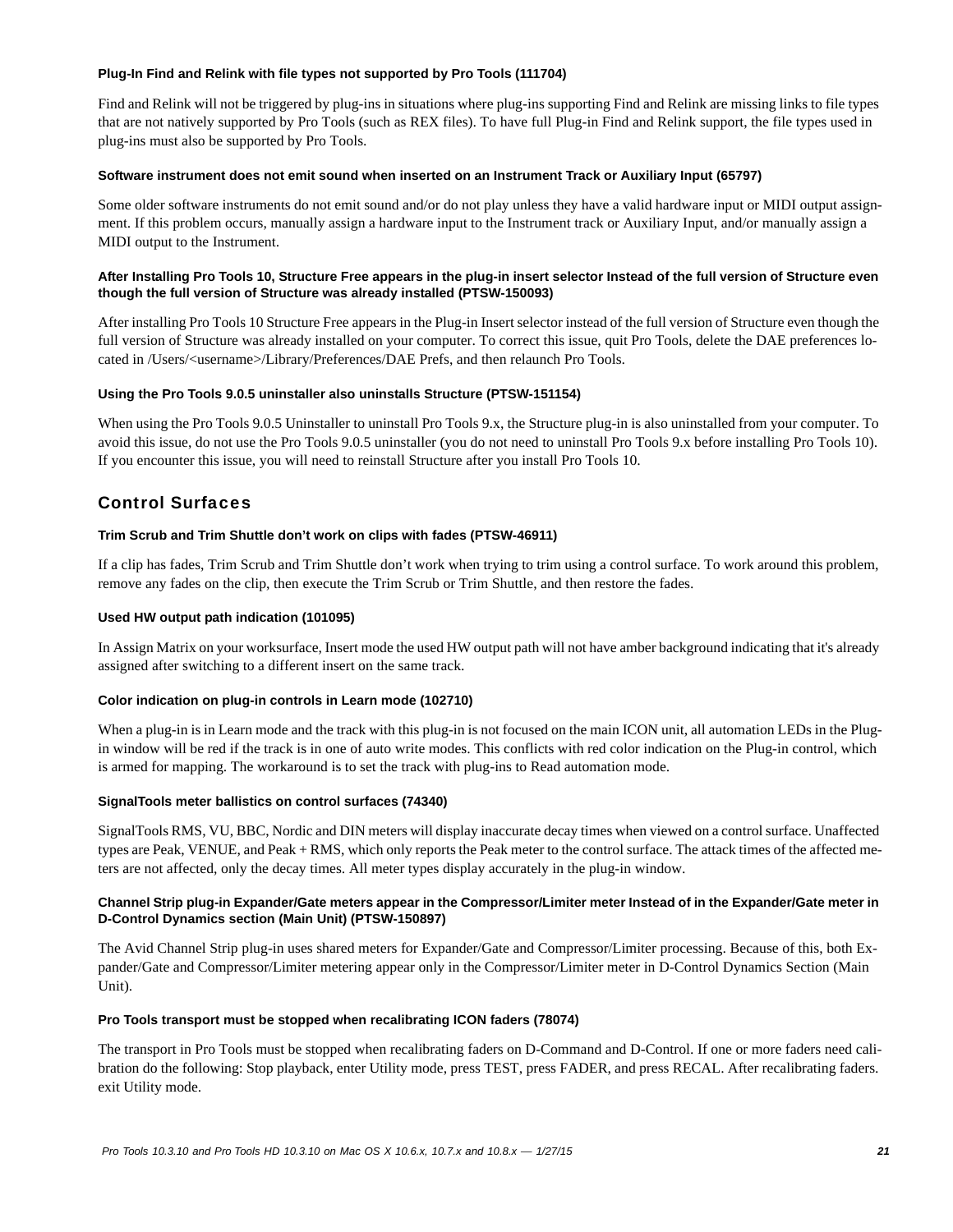#### **Adjusting Clip Gain with the Jog Wheel on a EUCON control surface can result in Pro Tools quitting unexpectedly (PTSW-155028)**

Adjusting Clip Gain using the Jog Wheel on a EUCON control surface during playback can result in Pro Tools quitting unexpectedly. You can avoid this issue by using the mouse or key commands to adjust clip gain instead.

#### **The Edit and Mix window do not follow banking on EUCON control surfaces (PTSW-133466)**

When the Edit Window Follows Bank Selection and/or the Mix Window Follows Bank Selection preferences are enabled in Pro Tools (Setup > Preferences > Mixing), after banking your EUCON controller, neither the Edit nor Mix window scroll to follow. You will have to manually change the view of the Edit or Mix windows to see the tracks that correspond to the EUCON controller if they are off screen.

#### **Switching applications in Mac OS X 10.7.x (Lion) while using a EUCON control surface can cause Pro Tools to stop working (PTSW-152800)**

On a system running Mac OS X 10.7.x (Lion) with a EUCON control surface, if you are running other applications with Pro Tools, switching Pro Tools to the frontmost application can cause it to stop working. To prevent this, lock the surface to Pro Tools by doing the following: In the EuControl application, click the Assign tab. Under EuControl Settings, select "Entire Surface" under "Lock to application" and verify that the control surface is locked to Pro Tools.

### Video

#### **Playback of QuickTime video in Pro Tools may stutter or drop frames**

When monitoring QuickTime playback in the Pro Tools Video Window on the computer screen, the video image may stutter or drop frames. To improve results with QuickTime playback, try any of the following:

- Disable Continuous Scrolling.
- Close unnecessary UI windows.
- Try using the DNxHD codec.
- If you have an available PCIe slot in your computer, try using one of the following:
	- A supported Blackmagic video card
	- A supported Canopus video peripheral for QuickTime DV playback
- Consider using an Avid option that includes a video solution:
	- The Video Satellite option offers guaranteed performance for Avid video playback (QuickTime can also be used via AMA).
	- The Video Satellite LE option offers a way to integrate a Blackmagic video card into a system
	- The Avid Mojo SDI peripheral offers guaranteed performance for standard-definition Avid video

#### **H.264 video files over 2 GB play back incorrectly (PTSW-158646)**

At a certain point during playback, an H.264 video file over 2GB in size will incorrectly restart playback from the beginning, even though the timeline indicates it is not playing from the beginning. The workaround is to place an edit (break) in the video clip prior to the point it starts playing incorrectly from the beginning. This issue only affects H.264 files larger than 2GB.

#### **Avid video peripherals are not officially supported with Pro Tools software (PTSW-132918)**

When using an Avid video peripheral such as Mojo SDI with Pro Tools, you must have Pro Tools|HD or HD Native hardware with a SYNC HD or SYNC IO in order to maintain near sample accurate audio/video sync. Alternately, Pro Tools LE hardware containing an S/PDIF input can be used to resolve the audio clock to the video peripheral. While it is possible to use an Avid video peripheral without the presence of any hardware (Pro Tools Software only), audio/video sync is not guaranteed.

#### **Video Offset affects Bounce To QuickTime files (PTSW-123033)**

If Pro Tools has a defined Video Offset and you Bounce to QuickTime, the resultant QuickTime file will be offset by the specified amount in Pro Tools (Setup > Video Sync Offset). To avoid this problem, set the Video Sync Offset to 0 before bouncing to the Quick-Time file format.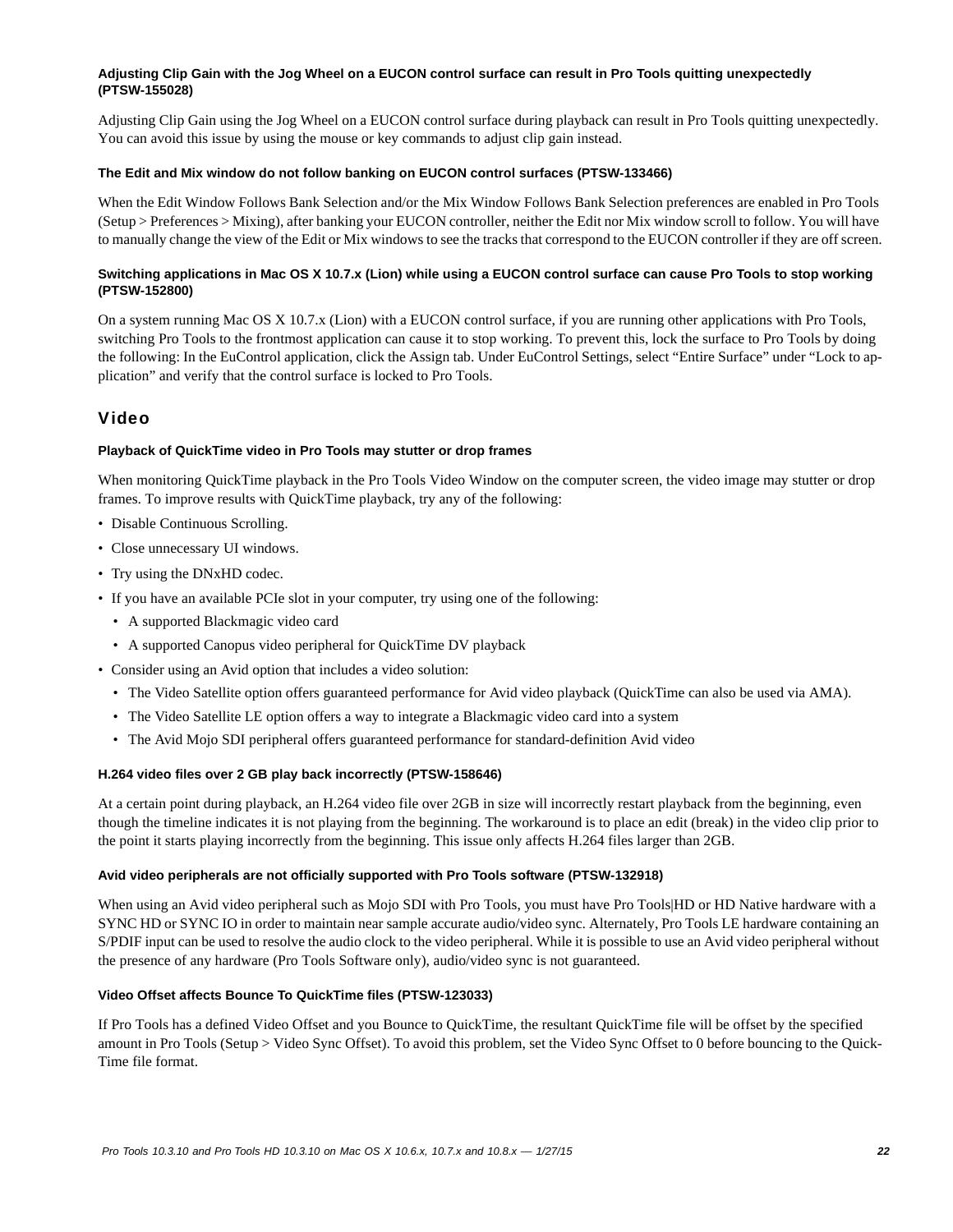#### **QuickTime Movies with a frame rate of 29.97 and greater that use the Avid DNxHD codec do not play when placed at past 20 hours on the Pro Tools timeline (PTSW-149397)**

With Pro Tools 10, the timeline has increased from 12 hours to 24 hours, allowing any timecode stamped media to be placed at its Original TimeStamp location, regardless of the session start time. However, Avid DNxHD encoded QuickTime clips will not play back when placed anywhere on the Timeline past 20 hours. Please limit use of Avid DNxHD encoded QuickTime clips to the first 20 hours of the Pro Tools Timeline to avoid this issue.

#### **When using Bounce to QuickTime, do not bounce to an existing movie name (PTSW-53967)**

If you use the Bounce to QuickTime command and use the same name as an existing movie, the bounce may fail. It is best to use a unique name for each bounce, or delete the previous movie from the drive prior to bouncing with the same name (rather than choosing to replace the existing file).

#### **Closing the QuickTime window during session playback may result in –9092 errors that stop playback (PTSW-162592)**

To avoid this issue, try increasing the number of CPU Cores available for Pro Tools processing and/or raise the H/W Buffer Size in the Pro Tools Playback Engine dialog.

#### **Pro Tools UI may slow down with densely-edited QuickTime Movie track (PTSW-54496)**

Pro Tools may begin to respond more slowly and update less often as a session with one or more QuickTime video tracks becomes more and more densely edited. If, while working with heavily edited QuickTime clips, Pro Tools responsiveness begins to decline, use the Bounce to QuickTime Video command, then import the bounced movie.

#### **Unsupported QuickTime video formats (PTSW-52140, PTSW-52155, PTSW-52156, 72961)**

Several video formats supported in QuickTime are not supported in Pro Tools. These include .DivX, .flc, .m4v and .3gp format movies. Attempting to import these will generate errors or will fail to import.

#### **QuickTime clips with "Clean Aperture" settings do not play back in Pro Tools 10 on OS X 10.7 (PTSW-150342)**

Pro Tools 10 on Mac OS X 10.7 is unable to playback QuickTime video clips with "Clean Aperture" settings. The session plays back, but these clips appear black in the Video window. These clips do play back in Pro Tools 10 on Mac OS X 10.6.

#### **Standard definition QuickTime movies rendered as 16:9 Anamorphic play back in Pro Tools at 4:3 (PTSW-23020)**

Standard Definition QuickTime movies that are rendered with 16:9 an anamorphic Scaled Size of 853x480 play back in Pro Tools at 4:3 or 720x486 resolution. The Scaled Size attribute of QuickTime movies is ignored by Pro Tools. To work around this problem, render the movie letterbox natively within the 720x486 pixel dimension.

#### **MPEG-1 and MPEG-2 video freezes at edit points (PTSW-55185)**

Editing MPEG-1 & MPEG-2 video is not officially supported. If you experience this problem, try switching playback to the Video window, or convert the movie to a supported format using a 3rd party application. Removing the audio from an MPEG-1 or MPEG-2 movie with a 3rd party application may also fix the problem.

#### **Audio from "muxed" MPEG-1 and MPEG-2 movies cannot be imported and will be heard in a bounced movie (PTSW-53625)**

Unlike other QuickTime formats, MPEG-1 and MPEG-2 movies store audio and video in a single multiplexed track, called a "muxed." track. Pro Tools cannot separate the audio from video for these types of movies. As a result, you will not be able to import the audio from an MPEG-1 or MPEG-2 movie. Also, if you Bounce to QuickTime using an MPEG-1 or MPEG-2 movie as a source movie, the original audio from the movie will be present in the bounced movie (even though it will not be heard while working with the movie in Pro Tools). To import audio from an MPEG-1 or MPEG-2 file, use a third party application to "demux" the MPEG stream.

#### **Dragging from Mac Finder in Shuffle mode does not work correctly with video (PTSW-28041)**

Dragging a Video file from the desktop to the Edit window while in Shuffle mode will always place the video at session start, overwriting existing video clips in that location.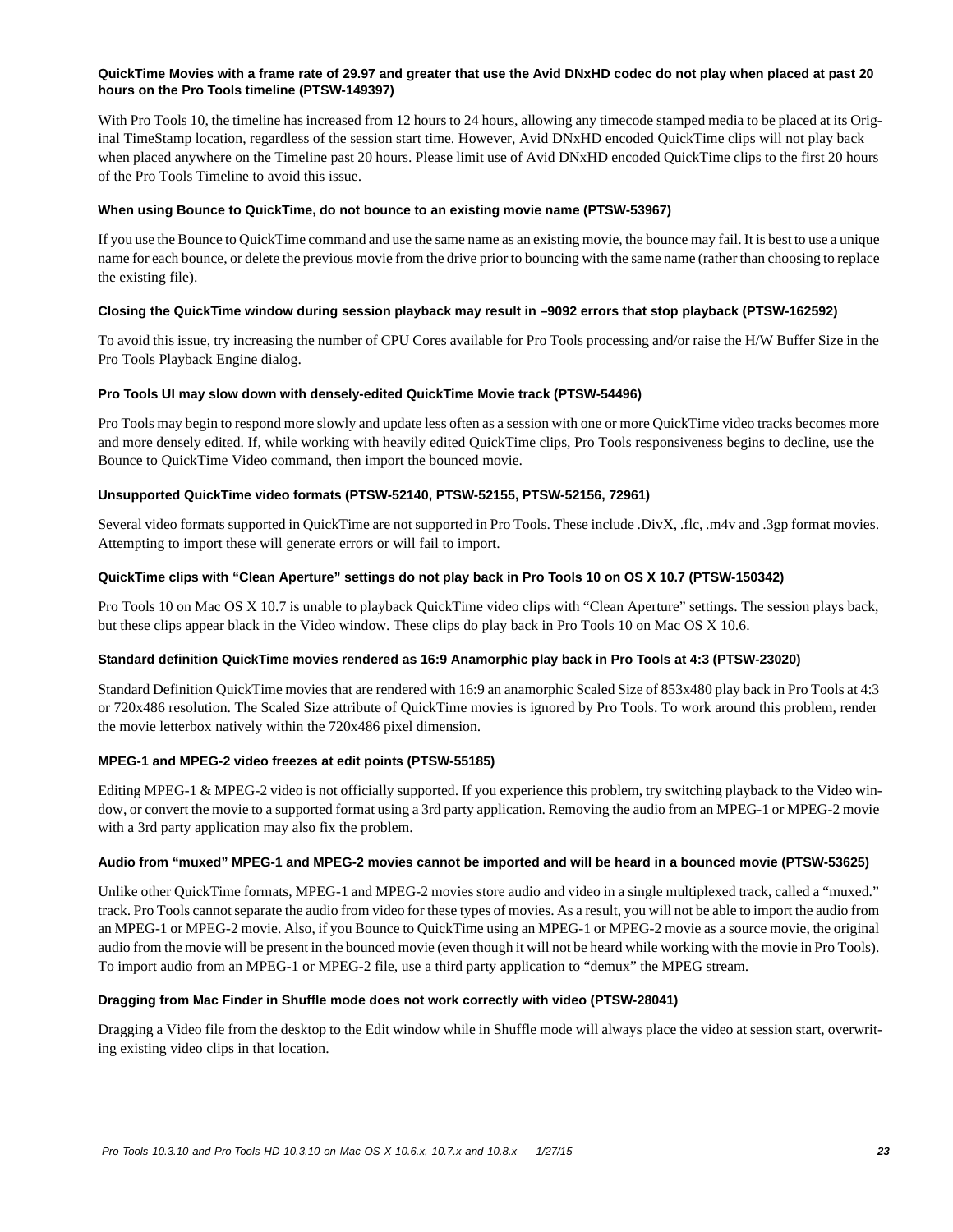#### **System instability when running multiple applications using Blackmagic Design hardware for QuickTime video output (PTSW-19486)**

When Pro Tools is running with a Blackmagic DeckLink II Extreme or Intensity video capture and playback PCI-e card installed, launching Blackmagic Design's Deck Capture utility, Final Cut Studio, or any other application which supports Black Magic hardware for video output, can result in system instability. To avoid any potential system instability only use one Blackmagic DeckLink–aware application at a time.

#### **Clip names appear incorrect after selecting Field Recorder channel matches, or expanding to new tracks. (PTSW-136012)**

This can occur if the file name of a Field Recorder channel match contains a hyphen followed by a number greater than zero. Pro Tools names new clips by incrementing the number after the hyphen. If a field recorder file is already named in this way (such as "Filename-01"), then new clips created by selecting a Field Recorder channel match or by expanding a track may have names different from the parent file. To avoid this situation, avoid using hyphens in Field Recorder file names.

#### **Field Recorder matches appear offset after AudioSuite rendering if the session timecode rate does not match the file timecode rate (PTSW-152147)**

If a portion of a file has been rendered with an AudioSuite plug-in, an offset can occur when expanding field recorder matches in cases where the session timecode rate does not match the timecode rate of the audio file. To avoid this issue, you can either render the whole file with AudioSuite (rather than only a portion of the file), or use Whole File mode when rendering AudioSuite processing.

# General Localization

#### **Session notes or Session Info text files saved in Japanese may not open in TextEdit (PTSW-46686)**

Session Notes (you can generate these if you are missing plug-ins or have problems when opening a session) or Session Info (File > Export > Session Info as Text) text files may not open in TextEdit, depending on the TextEdit preference settings. This is because the files use different text encoding. As a workaround, you can use the Console application to open files or you can use the Open menu item in TextEdit, then choose the correct encoding, as follows:

- Session Notes UTF-8
- Session Info Japanese (Mac OS)

#### **Reading session notes on Korean Mac OS X (PTSW-144218)**

Apple has changed its default UTF-8 encoding behavior in the latter 10.6.x releases and 10.7.x. Because of this some languages do not open Session Notes correctly in TextEdit.

#### **To open Session Notes correctly:**

- **1** Launch TextEdit.
- **2** Choose TextEdit > Preferences.
- **3** Click Open and Save.
- **4** Under "Plain Text File Encoding," set Opening Files to Unicode (UTF-8).

#### **Certain Chinese characters need to be initiated in the Mac OS before they can be used for naming in Pro Tools (PTSW-33074)**

If you cannot use certain characters for naming in Pro Tools, use Text Edit in Mac OS X to initiate the characters. In Text Edit, type the same characters you were trying to use, then use the mouse to select the correct ones from the pop up menu. You should now be able to use them in Pro Tools.

#### **AAF/OMF sequences with non-English characters import with garbled clip names or won't relink (PTSW-33569, PTSW-99570, PTSW-33826)**

If an AAF/OMF sequence containing files or clip names with non-English characters is exported from a Mac-based Pro Tools 7.3.1 system (or lower), it may not import correctly into Avid Media Composer, or Pro Tools 7.4 and higher systems on Windows or Mac. Conversely, AAF/OMF sequences with non-English characters exported from any Pro Tools 7.4 or higher system (or higher) may not import correctly into a Mac-based Pro Tools 7.3.1 (or lower) system. To relink the files, select "Manually Find and Relink," then deselect all options except "Find by file ID." Clip names may appear garbled.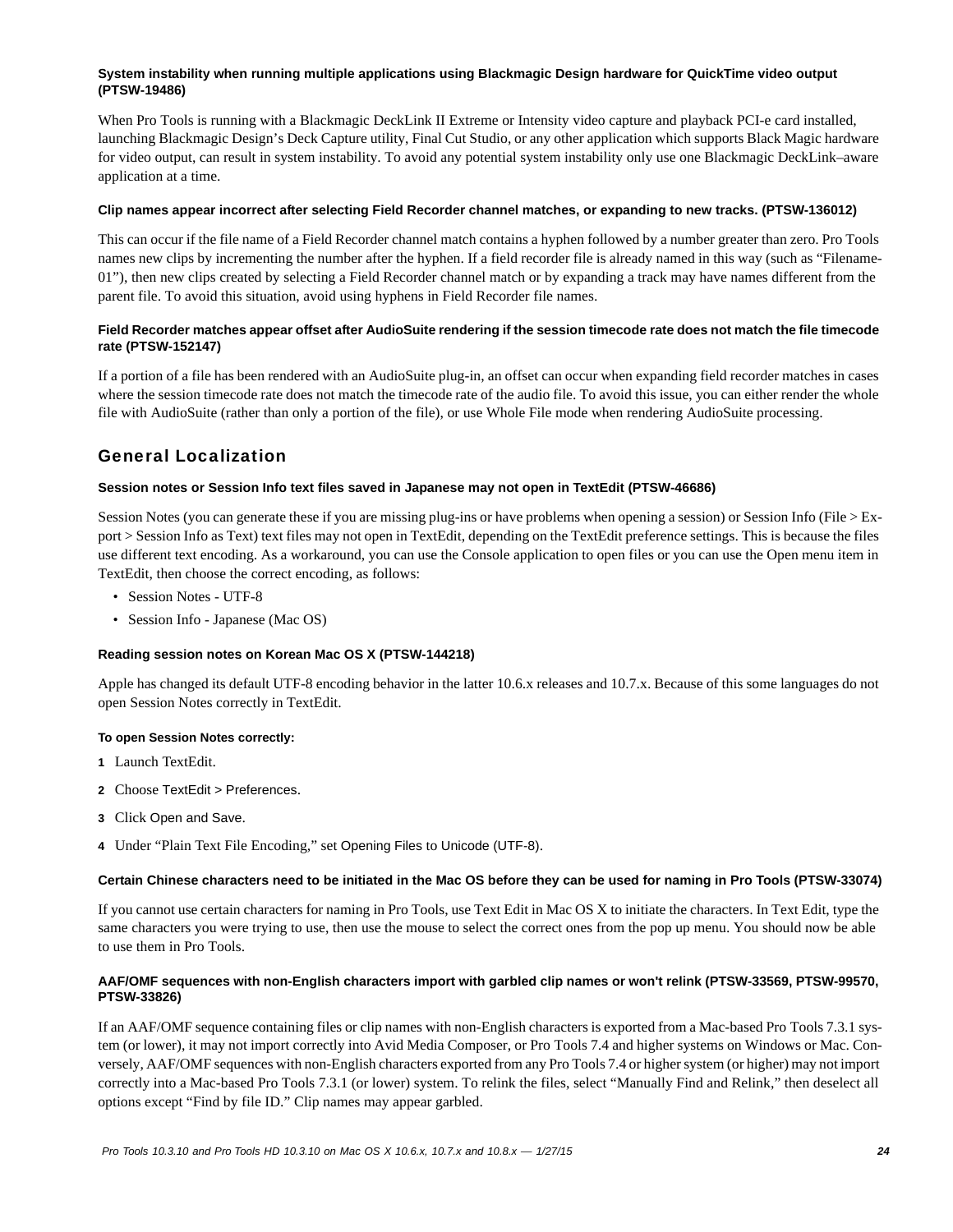# Known Issues with Pro Tools CoreAudio Hardware Drivers

#### **Limitations of the Avid CoreAudio driver with CoreAudio Manager**

The CoreAudio Driver has the following limitations with HD, 003, and Digi 002 systems:

Pro Tools HD, and Pro Tools with 003 and Digi 002 systems require exclusive access to Pro Tools hardware. You cannot use CoreAudio applications and Pro Tools with these systems at the same time. To use Pro Tools, make sure you quit any CoreAudio applications before launching Pro Tools on these systems. To use a CoreAudio application with these systems, make sure you quit Pro Tools before starting the CoreAudio application.

 The CoreAudio Driver cannot be used to preview sound files from the Mac Finder while Pro Tools is running. When a sound file is located in the Mac OS X navigation window, a QuickTime transport bar is displayed next to it. The QuickTime transport bar lets you audition the sound file. With USB audio interfaces, you can preview sound files from the Mac Finder as long as Pro Tools is not running. With FireWire and Avid HD audio interfaces, the sound will always play back though the Mac built-in audio controller (through the Mac speaker or headphone jack). However, if you double-click a sound file, the QuickTime application will launch, which can use the CoreAudio Driver for playback.

The CoreAudio Driver cannot be used for playback of Mac System Sounds.

#### **Selecting "Avid HW" for Sound Input or Output in System Preferences may cause Pro Tools to fail to launch (99576)**

If "Avid HW" is selected as the input or output device in System Preferences, certain common actions in the Finder may activate the Avid CoreAudio Manager. These actions include selecting an audio or video file while in Columns view or while the Inspector window is open, or using Get Info or Quick Look on an audio or video file. Once activated, CoreAudio may remain connected even after selecting a different file or closing all Finder windows. If Pro Tools is launched while CoreAudio is connected, an error message stating "Avid Hardware is in use by another application.  $(-1133)$ " may occur.

#### **Pops when changing sample rates**

With the CoreAudio Manager, your Pro Tools hardware may produce a "pop" or "click" sound if Pro Tools was last used at a sample rate different from the one the new CoreAudio client is set to use.

#### **Audio streaming problems when using very low H/W Buffer Sizes with 3rd party Core Audio applications (such as Logic) (PTSW-154719)**

You may experience audio streaming problems when using Avid hardware with 3rd party applications such as Cubase or Logic and playing back at the lowest buffer size. The lowest supported buffer sizes when using Avid hardware are 64 at 44.1 and 48 kHz sessions, and 128 at 88.1 and 96 kHz.

#### **Pro Tools hardware may not play sound from QuickTime or Safari with CoreAudio (PTSW-3093 and PTSW-27892)**

If you do not hear sound when playing back audio through Pro Tools hardware from QuickTime or Safari with the CoreAudio Manager, try one the following:

- Open the Mac System Preferences and click Sound. While QuickTime or Safari is playing back audio, change the Output from Avid HW to Internal, and then back to Avid HW.
- $-$  or  $-$
- Launch iTunes before launching QuickTime or Safari.

#### **Buffer sizes incompatible with Pro Tools hardware (39542)**

In Cubase, Traktor, Live, and certain other applications, you can select Buffer Sizes that may be incompatible with your Pro Tools hardware. Selecting incompatible buffer sizes results in distorted sound and may cause other problems. Please make sure to select Buffer Sizes listed in the following chart:

#### **Reason Output distorts with Buffer Size settings less than 256 samples at 88.2 kHz or 96 kHz (39399)**

Distorted sound can result when a Reason user has selected a Buffer Size of less than 256 samples at sample rates of 88.2 kHz or 96 kHz.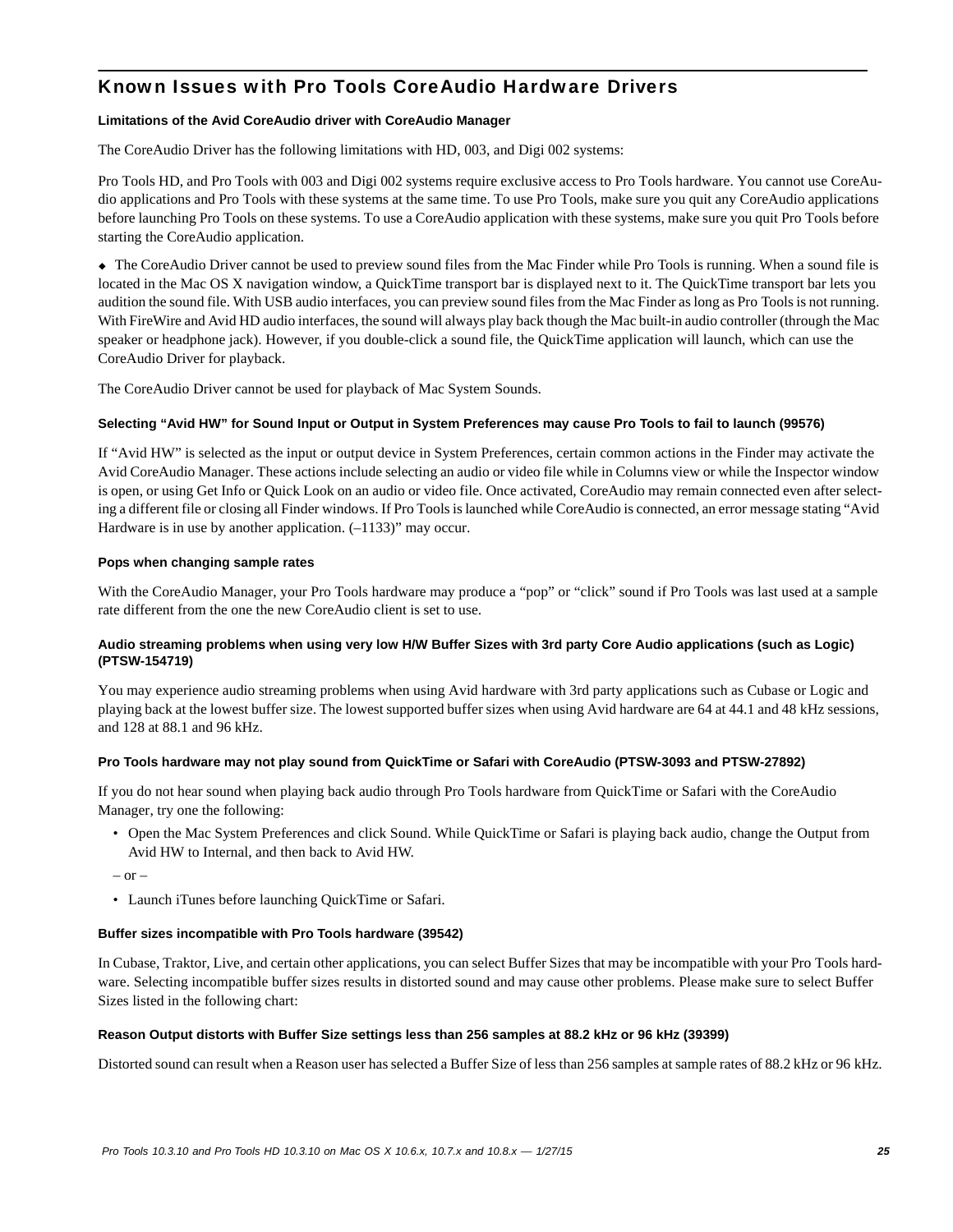*Cubase SX Buffer Sizes Supported by Avid Audio Hardware*

| <b>Avid Audio Hardware</b>                                            | <b>Supported Buffer Sizes</b> |
|-----------------------------------------------------------------------|-------------------------------|
| Avid HDX                                                              | 128, 256, 512, 1024           |
| Pro Tools HD                                                          | 128, 256, 512, 1024           |
| <b>HD Native</b>                                                      | 128, 256, 512, 1024           |
| 003, 003 Rack, 003 Rack+, Eleven Rack, Digi 002,<br>and Digi 002 Rack | 64, 128, 256, 512, 1024       |
| Mbox and Mbox 2-series interfaces                                     | 32, 64, 128, 256, 512, 1024   |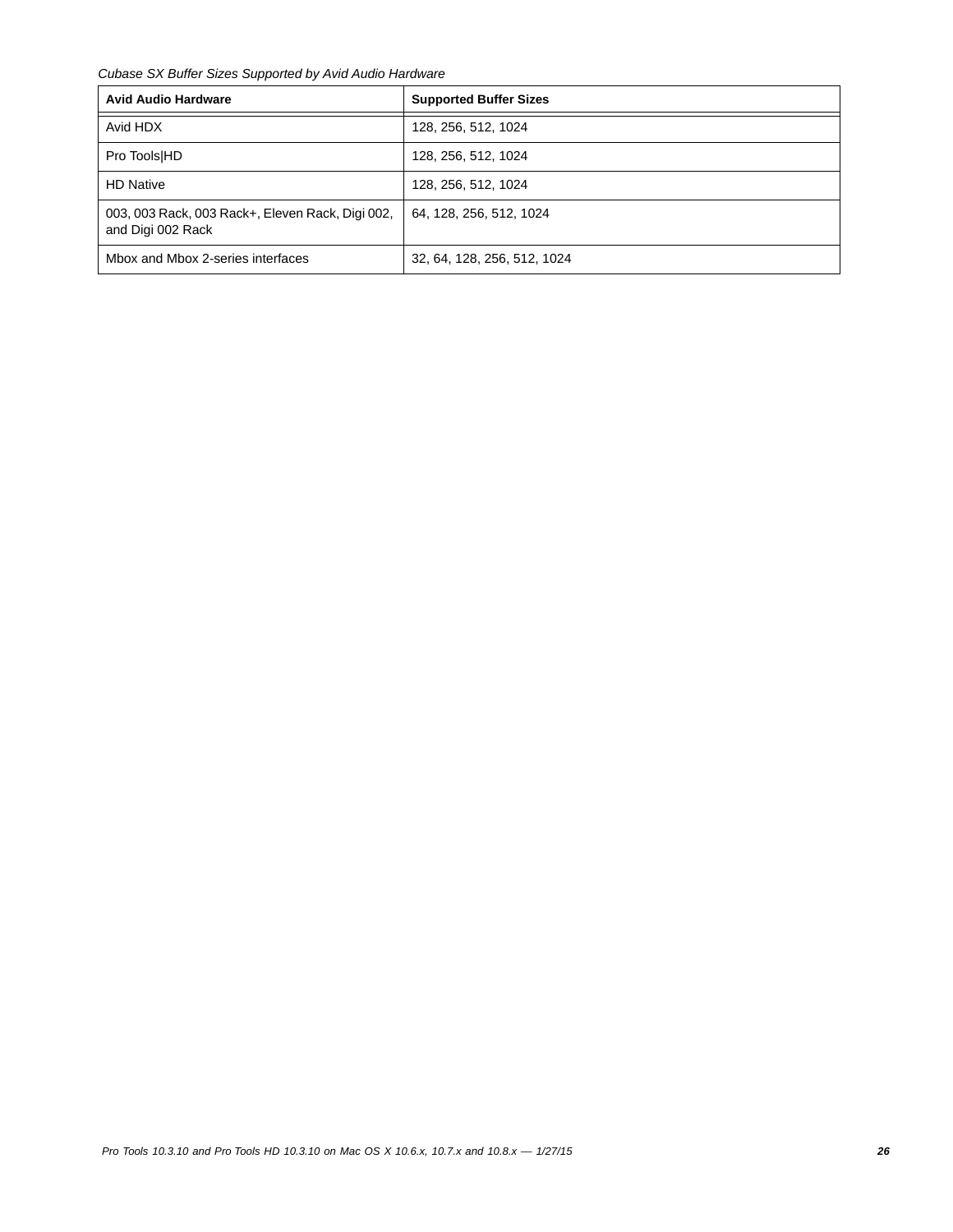#### **Pro Tools reports a –6101 error connecting or disconnecting headphones or audio cables from the audio output jack on your computer while using Pro Tools (PTSW-159325)**

You may encounter a –6101 error when connecting or disconnecting headphones or audio cables from the audio output jack on your computer while using Pro Tools. To avoid this problem, quit Pro Tools before connecting or disconnecting your headphones or audio cables.

# Known Issues with Audio Interfaces

### HD OMNI

#### **Noise in the output signal from HD OMNI with digital input (PTSW-1614)**

If HD OMNI is connected to a digital source with a mismatched clock and Sample Rate Conversion (SRC) is not enabled, you will hear noise (including loud "pops") in the output signal. To correct this problem, either enable SRC or ensure that the clock of the digital source and HD OMNI are matched correctly.

#### **HD OMNI front panel Setup menus are unresponsive after Pro Tools quits unexpectedly (PTSW-125692)**

HD OMNI will not automatically recover "stand-alone" mode if Pro Tools quits unexpectedly (or if you disconnect the DigiLink cable from HD OMNI while Pro Tools is running). As a result, some of the SETUP functions accessible from the front panel will be unavailable. Power cycle HD OMNI to recover stand-alone mode.

#### **Graphic redraw problems in the Hardware Setup dialog (PTSW-122690, PTSW-1346, and PTSW-1235)**

When changing the Hardware Setup configuration for HD OMNI, it is possible to encounter graphics redraw problems in some cases. To force a graphics redraw of the Hardware Setup dialog, close and reopen the Hardware Setup dialog.

#### **Versions of Pro Tools lower than 8.1 quit on launch with HD OMNI (PTSW-1976)**

When launching versions of Pro Tools lower than 8.1 with HD OMNI connected and powered on, Pro Tools quits when initializing DSI. To avoid the problem, power off HD OMNI before launching versions of Pro Tools lower than 8.1.

#### **No sound on output after hardware reset (PTSW-126575)**

After resetting the HD OMNI interface to the default factory settings using the front panel controls, the HD OMNI interface stops emitting sound in sessions where the outputs are not assigned to the Monitor output path. To correct this problem, press the ALT monitor button to switch to the ALT Monitor path, and then press it again to switch back to the Main Monitor path.

#### **Loss of Monitor path when launching Pro Tools with HD OMNI off or disconnected (PTSW-127313)**

When launching Pro Tools and opening I/O Setup after powering off HD OMNI or disconnecting it from the system, the inactive Monitor path is not present in Output tab. You may need to restore the default I/O Settings and remap the corresponding Output Busses.

#### **Output paths are not automatically created in the Output page of the I/O Setup after disabling the corresponding Monitor path in the Monitor page of the Hardware Setup and re-assigning the Outputs from "None" to physical outputs in the Main page of the Hardware Setup (PTSW-127559)**

After disabling the Monitor path in the Monitor page of the Hardware Setup and re-assigning the corresponding Outputs from "None" to physical outputs (such as "A 1-2") in the Main Page of the Hardware Setup, these Output paths are not automatically created in the Output Page of the I/O Setup. You will have to manually create the appropriate Output paths in the I/O Setup (or click Default).

#### **Changing Monitor path Output assignments in the Hardware Setup does not update the Output paths in the Output page of the I/O Setup (PTSW-127563)**

When changing Monitor path Output assignments in the Monitor page of the Hardware Setup (such as setting the Monitor path Format to None or assigning the Monitor to different physical outputs), the Output paths in the Output page of the I/O Setup do not reflect the corresponding changes. You will have to manually create the appropriate Output paths in the I/O Setup (or click Default).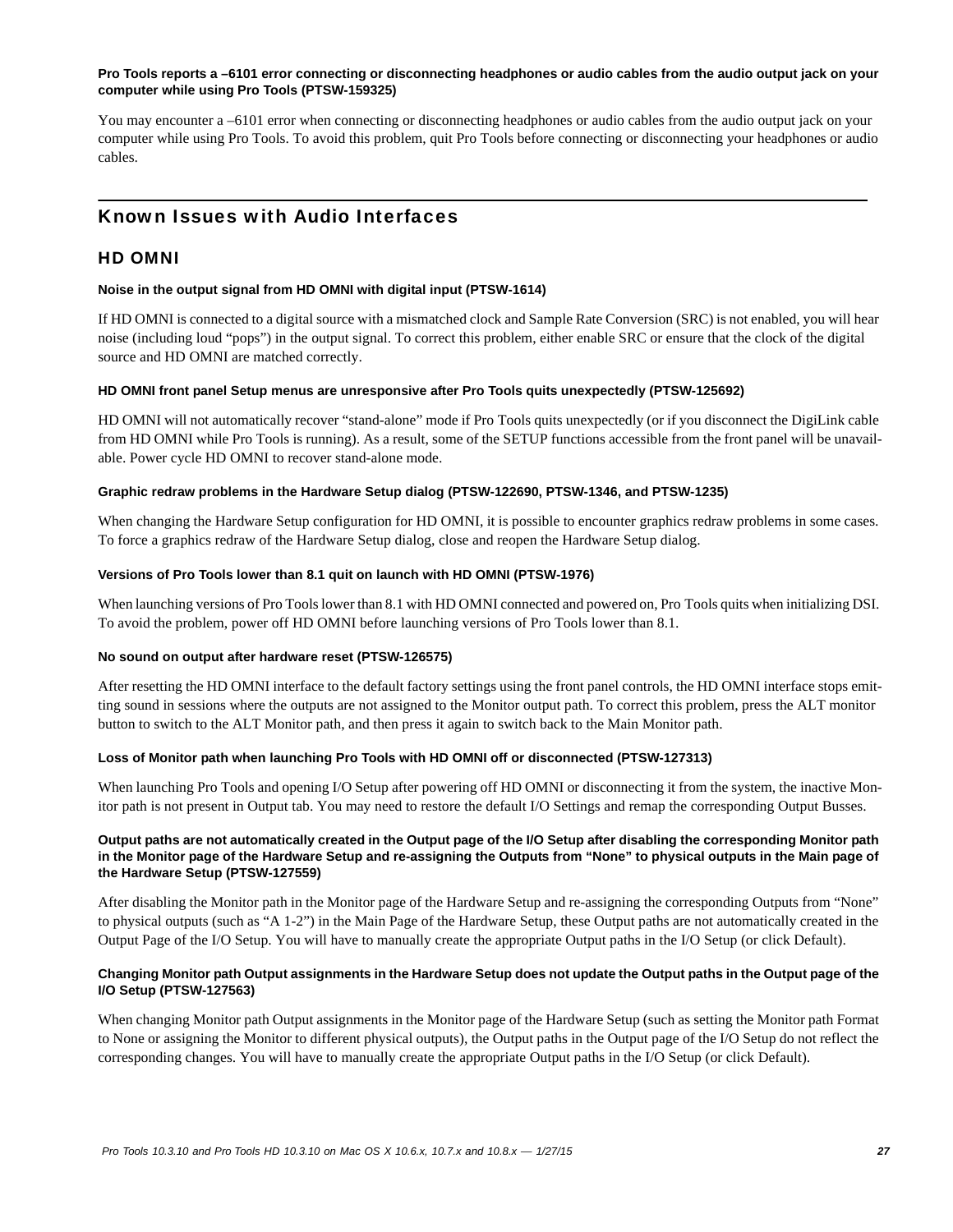#### **When creating new sessions, using the I/O Settings selector can result in unexpected Output assignments if HD OMNI has an assigned Monitor path (PTSW-123896)**

If HD OMNI has an assigned Monitor path, Output paths created by the selected I/O Settings option in the New Session dialog may be offset by the channel width of the Monitor path. If this happens, you will have to manually create the appropriate Output paths in the I/O Setup (or click Default).

#### **I/O Setup Bus page erroneously adds monitor paths (PTSW-127739)**

With both MAIN and ALT Monitor paths declared, toggling one of the CR Monitor paths from the current format to "None" and then back to the starting Monitor format from within the Hardware Setup Monitor page, causes the Bus page in I/O Setup to erroneously add an extra Monitor path with the abbreviation with "(1)." This can happen numerous time and each new Monitor abbreviation increments accordingly.

# 003 Family and 002 Series Interfaces

#### **Upgrading to Lion can result in the uninstallation of Pro Tools components for Digi 002 and 003 family systems**

If you upgrade from Mac OS X 10.6.x ("Snow Leopard") to Mac OS X 10.7.x ("Lion") with Pro Tools already installed, *DigiDioMIDIServer.plugin* and *DigidesignFireWireMIDI.plugin* will be uninstalled during the Lion install. When the OS upgrade is complete, a dialog will appear indicating that these files were moved to an Incompatible Software folder. You can reinstall the drivers for your Digi 002 or 003 family interface after installation to restore these files.

To run Pro Tools on Mac OS X 10.7.x ("Lion") with a Digi 002 or 003 family interface, Avid recommends that you create a clean Lion partition and install Pro Tools directly to that partition.

#### **Reconnecting an 003 or 002 after losing the connection with Pro Tools (PTSW-20351)**

If your 003 family or 002 series interface looses its connection with Pro Tools, increasing your buffer size or changing your CPU usage limit may bring the device back online without having to close Pro Tools or restart your computer.

#### **Importing .PIM Files on an 003 System with a C|24 (PTSW-46401)**

When importing a custom map .PIM file created on a 003 to another 003 system with a C|24, 003 displays "<No Track>" on the scribble strips instead of staying in Plug-in Edit mode with a restored newly imported Plug-in Map. You will need to switch to another mode on 003 and then re-enter Plug-in Edit mode to correct this.

# Pro Tools Aggregate I/O (Mac Built-In Audio)

**When using Aggregate I/O on Mac OS 10.7.x ("Lion"), a New Session command results in an error (PTSW-142151) or the Aggregate I/O sample rate is frozen at a setting of 0 Hz (PTSW-142166)**

#### **If either of these errors occurs, do the following:**

- **1** Quit Pro Tools.
- **2** Launch Audio MIDI Setup.
- **3** Choose Window > Show Audio Window.
- **4** Select Pro Tools Aggregate I/O.
- **5** Click the Minus sign icon to delete Aggregate I/O.
- **6** Relaunch Pro Tools.

#### **–6101 error when previewing audio with Pro Tools Aggregate I/O (PTSW-132996)**

When previewing audio in the Import Audio dialog with Pro Tools Aggregate I/O selected as the Current Engine (in the Playback Engine dialog), and with the Mac OS File view is set to Columns view, you may encounter a –6101 error. Try changing the Mac OS file view from Columns to List or Icons view, or use any of the built-in audio devices instead of Pro Tools Aggregate I/O to avoid this problem.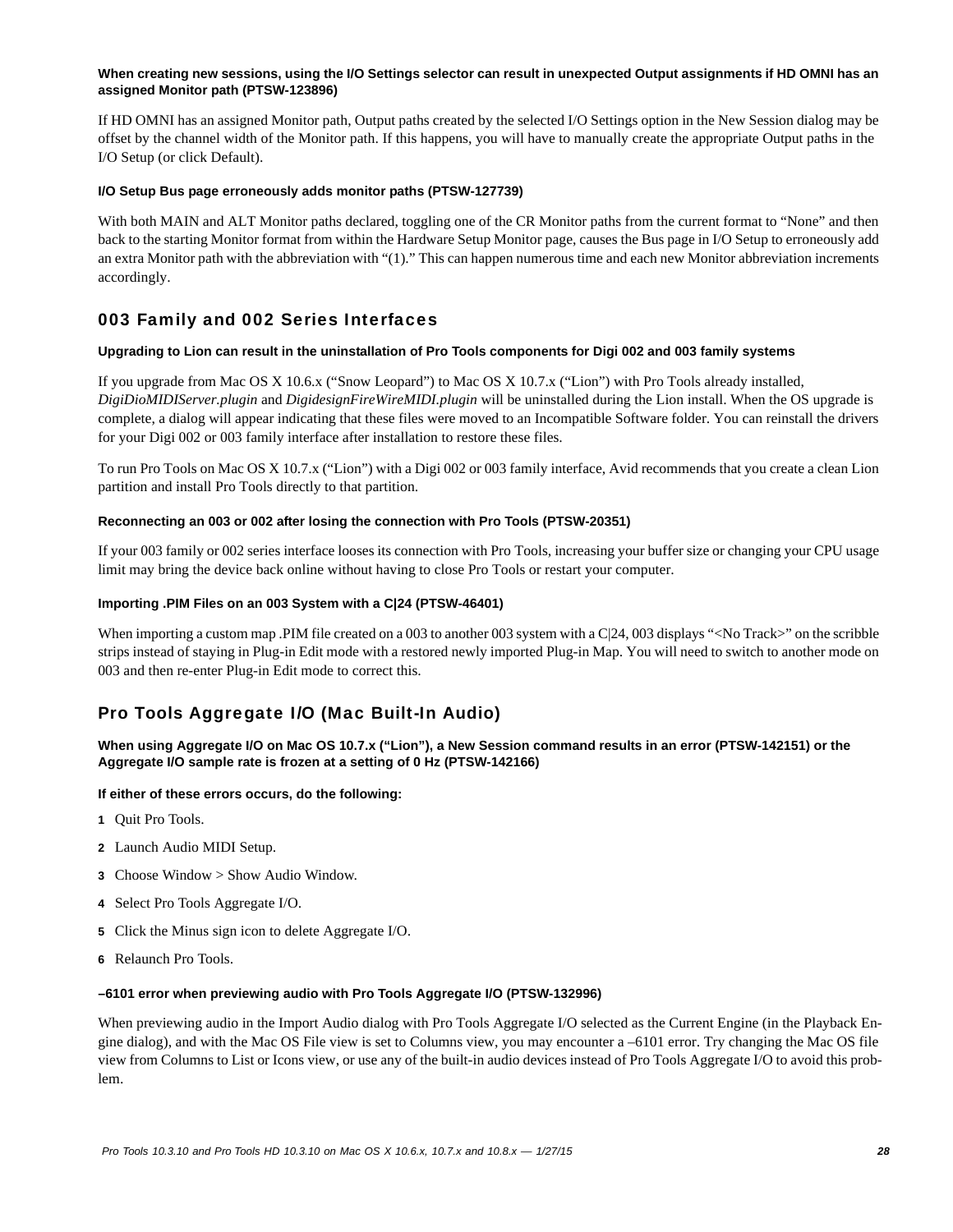#### **Changing sample rates in Audio MIDI Setup can cause Aggregate I/O to disappear in I/O Setup, resulting no audio output (PTSW-132281)**

When Pro Tools Aggregate I/O is selected as the Current Engine in the Playback Engine dialog, changing sample rates in Audio MIDI Setup can cause the Pro Tools Aggregate I/O to be removed from I/O Setup resulting in no audio output. To correct this problem, click the Default button on the Output page of the I/O Setup.

#### **Error messages when opening a session with a different sample rate from the Aggregate I/O sample rate setting (PTSW-131779)**

Pro Tools may indicate that a given Aggregate I/O device has not automatically adjusted its sample rate when a session with a different sample rate is opened. You may subsequently be presented with a dialog indicating that the session needs to be closed and reopened to update the sample rate setting of the Aggregate I/O device.

#### **Renaming Pro Tools Aggregate I/O driver in AMS corrupts the driver (PTSW-131383)**

If you rename the Pro Tools Aggregate I/O driver in Audio MIDI Setup (AMS), the driver be corrupted the next time you launch Pro Tools. If this happens, quit Pro Tools and delete the Pro Tools Aggregate I/O device from AMS. Pro Tools will re-create the driver the next time it is launched.

#### **Pro Tools quits unexpectedly when enabling the built-in digital I/O (PTSW-132189)**

When enabling built-in digital I/O for Pro Tools Aggregate I/O in Audio MIDI Setup, Pro Tools quits unexpectedly. To avoid this problem, enable the built-in digital I/O in Audio MIDI Setup before launching Pro Tools.

# Third-Party Core Audio Devices

#### **Pops and clicks can occur when using third-party Core Audio devices with Pro Tools (PTSW-132084)**

Note that audible pops and clicks can occur when using some third-party audio interfaces even if Error Suppression is disabled. Try increasing the Hardware Buffer size for the device to avoid this problem.

#### **Using low buffer sizes with Studio Monitor Express may result in Pro Tools quitting unexpectedly with a loud burst of noise (PTSW-132513)**

Using Studio Monitor Express with some Core Audio Devices may result in Pro Tools quitting unexpectedly along with loud bursts of noise. Studio Monitor Express is not recommend for use with Pro Tools at this time.

# Error Messages

#### **Error –1150 (PTSW-144422)**

When launching Pro Tools HD on HDX hardware, if you encounter a –1150 error, quit Pro Tools, shut down your computer, and ensure that the HDX TDM cable is properly connected.

#### **Error –6042**

If you repeatedly encounter –6042 errors, open the System Usage window and check the PCI gauge. If the gauge is peaked, you will need to reset the PCI bus. To reset the PCI bus, make all tracks inactive and start playback. If you still encounter a –6042 error, quit and relaunch Pro Tools, open the Playback Engine dialog, and change the Number of Voices setting to use fewer voices per DSP.

#### **Error –9073 without reaching the 2 GB file limit**

If you encounter a –9073 error, and you have not reached the 2 GB file size limit, please refer to the Knowledge Base for possible causes and solutions (www.avid.com/onlinesupport).

#### **Error –9128**

In sessions with high sample rates (96 kHz or higher), you may need to set the Hardware Buffer Size to 512 or more to avoid –9128 errors during playback with Native (RTAS and AAX) plug-ins or dense automation.